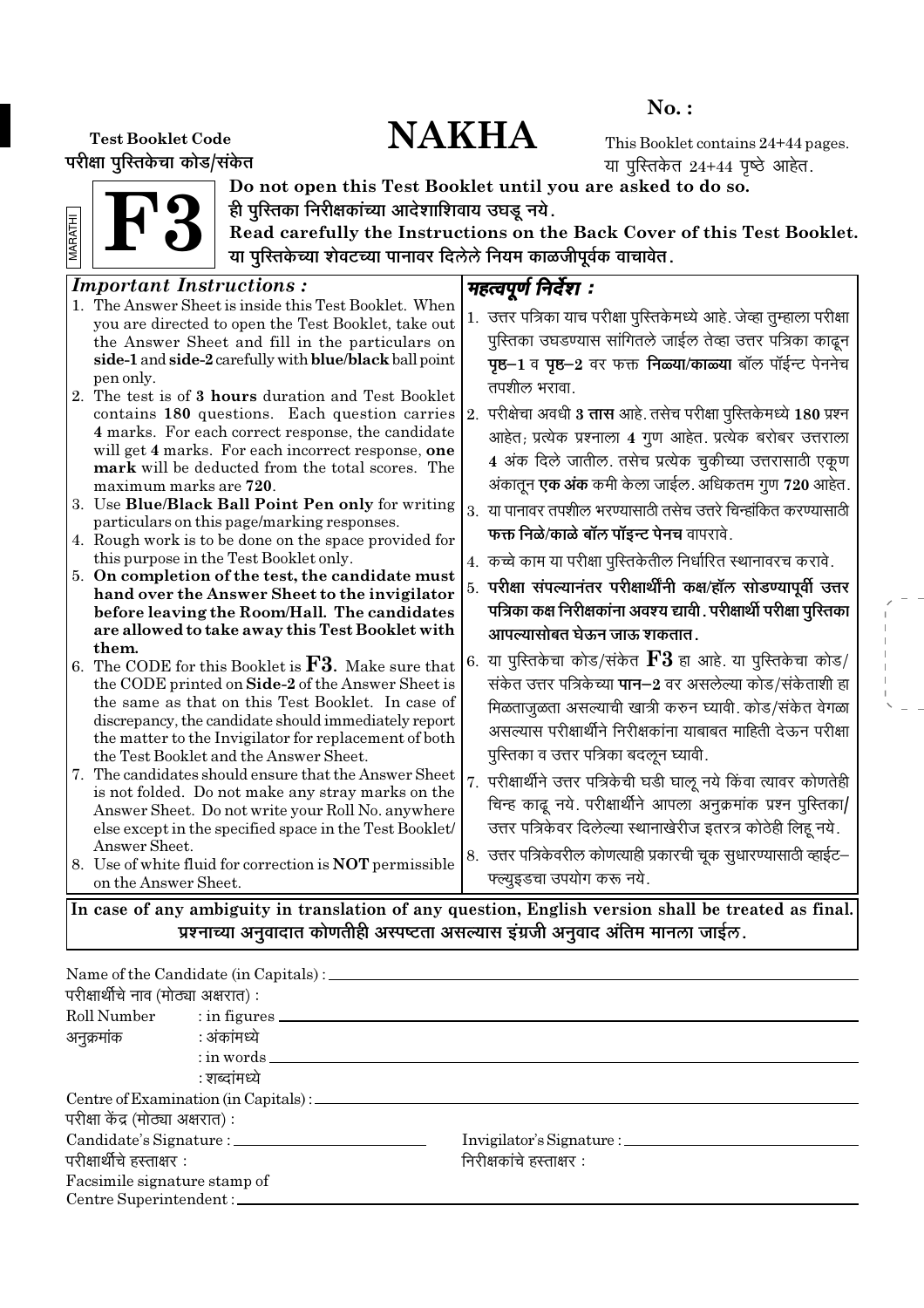$\bf{2}$ 

6.

- ट्रांझीस्टरच्या क्रियेत, खालीलपैकी कोणते विधान **बरोबर** आहे?  $\mathbf{1}$ .
	- उत्सर्जी संधिस्थान व संग्राही संधिस्थान दोनही पुरोगामी  $(1)$ अभिनती आहेत.
	- पायाचा भाग खुप बारीक असला पाहिजे व हलका  $(2)$ प्रलेपित असावा.
	- पाया, उत्सर्जी व संग्राही भाग यांना सारखीच प्रलेपनाची  $(3)$ संहती असली पाहिजे.
	- पाया, उत्सर्जी व संग्राही भाग यांचा आकार सारखाच  $(4)$ असला पाहिजे
- एका गोलाकार वाहकाची त्रिज्या 10 cm असून त्यावर  $2.$  $3.2 \times 10^{-7}$  C एवढा प्रभार एकसमानतेने पसरलेला आहे. गोलाच्या मध्यापासून 15 cm अंतरावरील बिंदूवर विद्युत क्षेत्राची किंमत किती आहे ?

$$
\left(\frac{1}{4\pi\epsilon_0} = 9 \times 10^9 \text{ N m}^2/\text{C}^2\right)
$$
  
(1) 1.28 × 10<sup>6</sup> N/C

(2) 
$$
1.28 \times 10^7
$$
 N/C

- $(3)$  $1.28 \times 10^4$  N/C
- $1.28 \times 10^5$  N/C  $(4)$
- एका ताऱ्यापासून 600 nm तरंगलांबीचा प्रकाश येत आहे असे 3. माना. ज्या दूरदर्शीच्या वस्तुभिंगाचा व्यास 2 m आहे त्या दरदर्शीच्या वियोजनाची मर्यादा ताडिका आहे.
	- $7.32 \times 10^{-7}$  rad  $(1)$
	- $6.00 \times 10^{-7}$  rad  $(2)$
	- $3.66 \times 10^{-7}$  rad  $(3)$
	- $1.83 \times 10^{-7}$  rad  $(4)$
- प्रतिबलाची मिती \_\_\_\_\_\_\_\_\_\_\_\_\_\_\_आहे.  $\overline{4}$ .
	- $[ML^0T^{-2}]$  $(1)$
	- $(2)$  $[ML^{-1}T^{-2}]$
	- $[MLT^{-2}]$  $(3)$
	- $[ML^{2}T^{-2}]$  $(4)$
- एका स्क्रू प्रमापीचे लघुतम माप 0.01 mm असून त्याच्या 5. वर्तुळाकार मापनश्रेणीत 50 भाग आहेत.

स्क्रू प्रमापीच्या आट्यांमधील अंतर \_\_\_\_\_\_\_\_\_\_ आहे.

- $(1)$  $0.5 \text{ mm}$
- $(2)$  $1.0 \text{ mm}$
- $(3)$  $0.01$  mm
- $(4)$  $0.25$  mm

एका वजनविरहीत दोरीच्या टोकांना दोन वस्तु 4 kg व 6 kg वजनाच्या बांधलेल्या आहेत. ती दोरी घर्षणविरहीत कप्पीवरुन जाते (आकृती पहा). संहतीचे त्वरण, गुरुत्वीय त्वरणाच्या भाषेत  $(g)$   $\frac{1}{1}$   $\frac{1}{1}$   $\frac{1}{1}$   $\frac{1}{1}$   $\frac{1}{1}$   $\frac{1}{1}$   $\frac{1}{1}$   $\frac{1}{1}$   $\frac{1}{1}$   $\frac{1}{1}$   $\frac{1}{1}$   $\frac{1}{1}$   $\frac{1}{1}$   $\frac{1}{1}$   $\frac{1}{1}$   $\frac{1}{1}$   $\frac{1}{1}$   $\frac{1}{1}$   $\frac{1}{1}$   $\frac{1}{1}$   $\frac{1}{1}$   $\frac{1}{$ 



- $(4)$  $g/2$
- 7. एक इलेक्ट्रॉन स्थिरतेपासून V volt विभवांतरात त्वरित केला. जर इलेक्ट्रॉनची डी-ब्रोग्ली तरंगलांबी  $1.227 \times 10^{-2}$  nm आहे, तर विभवांतर खाहे.
	- $10^3$  V  $(1)$
	- $10^4$  V  $(2)$
	- $10V$  $(3)$
	- $10^2$  V  $(4)$
- अवकाशातील एका भागात,  $0.2 \text{ m}^3$  आकारमानात, सगळीकडे 8.  $5V$  विद्युत विभव आढळले. त्या भागातील विद्युत क्षेत्राचे परिमाण आहे.
	- $1$  N/C  $\,$  $(1)$
	- $(2)$  $5 N/C$
	- शून्य  $(3)$
	- $(4)$  $0.5$  N/C
- एका नळकांड्यात 249 kPa दाबाचा व  $27^{\circ}$ C तापमानाचा 9. हायड्रोजन वायू भरलेला आहे. त्याची घनता  $\text{snk}$ . (R = 8.3 J mol<sup>-1</sup> K<sup>-1</sup>)
	- $0.1 \text{ kg/m}^3$  $(1)$
	- $0.02 \text{ kg/m}^3$  $(2)$
	- $0.5 \text{ kg/m}^3$  $(3)$
	- $0.2 \text{ kg/m}^3$  $(4)$
- रेणू व्यास d व n घनता अंक असलेल्या वायूचा माध्य मुक्त 10. पथ \_\_\_\_\_\_\_\_\_\_\_\_ असा अभिव्यक्त करता येऊ शकेल.

(1) 
$$
\frac{1}{\sqrt{2} n^2 \pi d^2}
$$
  
(2) 
$$
\frac{1}{\sqrt{2} n^2 \pi^2 d^2}
$$
  
(3) 
$$
\frac{1}{\sqrt{2} n^2 \pi^2 d^2}
$$

(4) 
$$
\sqrt{2} \text{ n} \pi d
$$
  
(4) 
$$
\frac{1}{\sqrt{2} \text{ n} \pi d^2}
$$

**MARATHI** 

 $F3$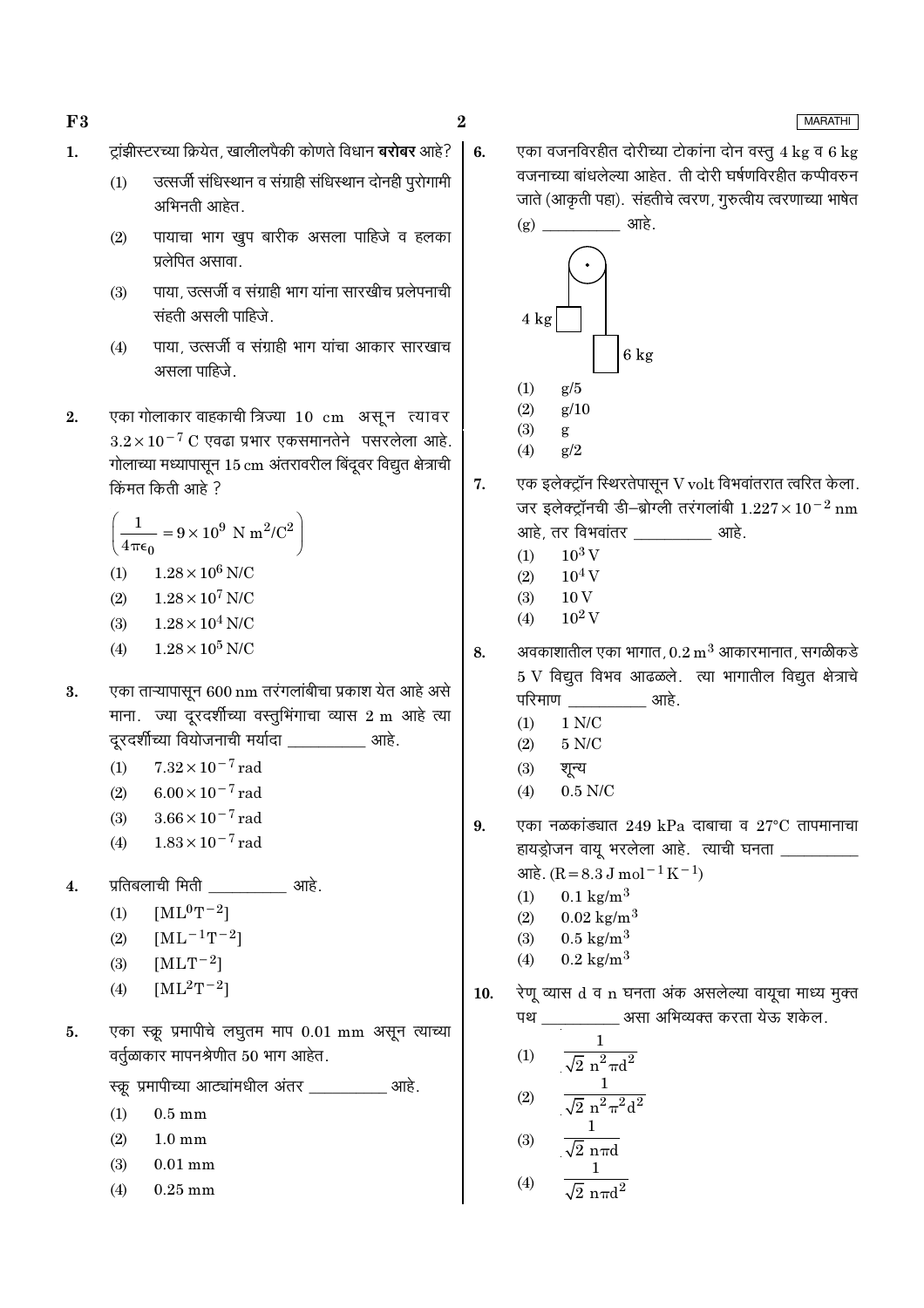$\bf{3}$ 

15.

- एक चेंडू कड्याच्या टोकावरून 20 m/s वेगाने उभ्या दिशेत 11. खाली फेकला. तो थोड्या वेळाने 80 m/s वेगाने जमिनीवर आदळतो. कड्याची उंची 317 आहे. ( $g = 10 \text{ m/s}^2$ )
	- $(1)$  $320 \text{ m}$
	- $(2)$  $300 \text{ m}$
	- $(3)$ 360 m
	- $(4)$  $340<sub>m</sub>$

आहे. 12. दाखविलेल्या तर्क परिपथात, सत्य तक्ता \_\_\_

| A        |                  |                  |                  |
|----------|------------------|------------------|------------------|
| $\bf{B}$ |                  |                  | Y                |
| (1)      | $\mathbf{A}$     | $\boldsymbol{B}$ | Y                |
|          | $\boldsymbol{0}$ | $\boldsymbol{0}$ | $\mathbf{1}$     |
|          | $\boldsymbol{0}$ | $\mathbf 1$      | $\mathbf{1}$     |
|          | $\mathbf{1}$     | $\boldsymbol{0}$ | $\mathbf{1}$     |
|          | $\mathbf{1}$     | $\mathbf 1$      | $\boldsymbol{0}$ |
| (2)      | $\boldsymbol{A}$ | $\boldsymbol{B}$ | $\mathbf Y$      |
|          | $\boldsymbol{0}$ | $\boldsymbol{0}$ | $\mathbf{1}$     |
|          | $\boldsymbol{0}$ | $\mathbf 1$      | $\boldsymbol{0}$ |
|          | $\mathbf{1}$     | $\boldsymbol{0}$ | $\boldsymbol{0}$ |
|          | $\mathbf{1}$     | $\mathbf{1}$     | $\boldsymbol{0}$ |
| (3)      | $\mathbf{A}$     | $\boldsymbol{B}$ | Y                |
|          | $\boldsymbol{0}$ | $\boldsymbol{0}$ | $\boldsymbol{0}$ |
|          | $\boldsymbol{0}$ | $\mathbf 1$      | $\boldsymbol{0}$ |
|          | $\mathbf{1}$     | $\boldsymbol{0}$ | $\boldsymbol{0}$ |
|          | $\mathbf{1}$     | $\mathbf{1}$     | $\mathbf{1}$     |
| (4)      | $\boldsymbol{A}$ | $\boldsymbol{B}$ | $\mathbf Y$      |
|          | $\boldsymbol{0}$ | $\boldsymbol{0}$ | $\boldsymbol{0}$ |
|          | $\boldsymbol{0}$ | $\mathbf 1$      | $\mathbf{1}$     |
|          | $\mathbf{1}$     | $\boldsymbol{0}$ | $\mathbf{1}$     |
|          | $\mathbf{1}$     | $\mathbf{1}$     | $\mathbf{1}$     |

एका लहान विद्युत द्विध्रुवाचे द्विध्रुव आघूर्ण  $16 \times 10^{-9}$  C m 13. आहे. द्विध्रुवाच्या मध्यापासून 0.6 m अंतरावरील बिंदू जो द्विध्रुव अक्षाशी 60° चा कोन करतो त्या द्विध्रुवामुळे विद्युत विभव \_\_\_\_\_\_\_\_\_\_\_\_\_\_\_ आहे.

$$
\left(\frac{1}{4\pi\epsilon_0} = 9 \times 10^9 \text{ N m}^2/\text{C}^2\right)
$$
  
(1) 400 V  
(2)  $\overline{q} = 4$   
(3) 50 V  
(4) 200 V

- r त्रिज्या असलेली केशिका नळी पाण्यात बूडविली व त्यामध्ये 14. h उंचीपर्यंत पाणी चढते. केशिकेतील पाण्याचे वस्तुमान 5 g आहे. दूसरी 2r त्रिज्या असलेली केशिका नळी पाण्यात बुडविली. त्या नळीत चढलेल्या पाण्याचे वस्तूमान खाडी.
	- $(1)$  $10.0 g$
	- $20.0 g$  $(2)$
	- $(3)$  $2.5 g$
	- $(4)$  $5.0 g$

खालीलपैकी कोणता आलेख तांब्यासाठी रोधकता (ρ) व तापमान (T) बरोबर बदल दाखवितो?



- विद्युत क्षेत्र व चुंबकीय क्षेत्र यांचे घटकाबरोबर विद्युत चुंबकीय 16. तरंगाची तीव्रता यांनी सहाय्यीत केलेले गुणोत्तर \_\_\_\_\_\_\_\_\_ आहे. (c = विद्युत चुंबकीय तरंगाचा वेग)
	- $1 : c$  $(1)$
	- $(2)$  $1: c^2$
	- $(3)$  $\ensuremath{\mathbf{c}}\xspace:1$
	- $1:1$  $(4)$

एका लांब सोलेनॉईडची लांबी 50 cm असून त्यास 100 वेढे 17. आहेत व त्यातून 2.5 A धारा वाहते. सोलेनॉईडच्या मध्यावर चुंबकीय क्षेत्र \_\_\_\_\_\_\_\_\_\_\_\_ आहे.

> $(\mu_0 = 4\pi \times 10^{-7}$  T m A<sup>-1</sup>)  $6.28 \times 10^{-5}$  T  $(1)$  $3.14\times10^{-5}\,\mathrm{T}$  $(2)$  $6.28\times10^{-4}\,\mathrm{T}$  $(3)$  $3.14 \times 10^{-4}$  T  $(4)$

F<sub>3</sub>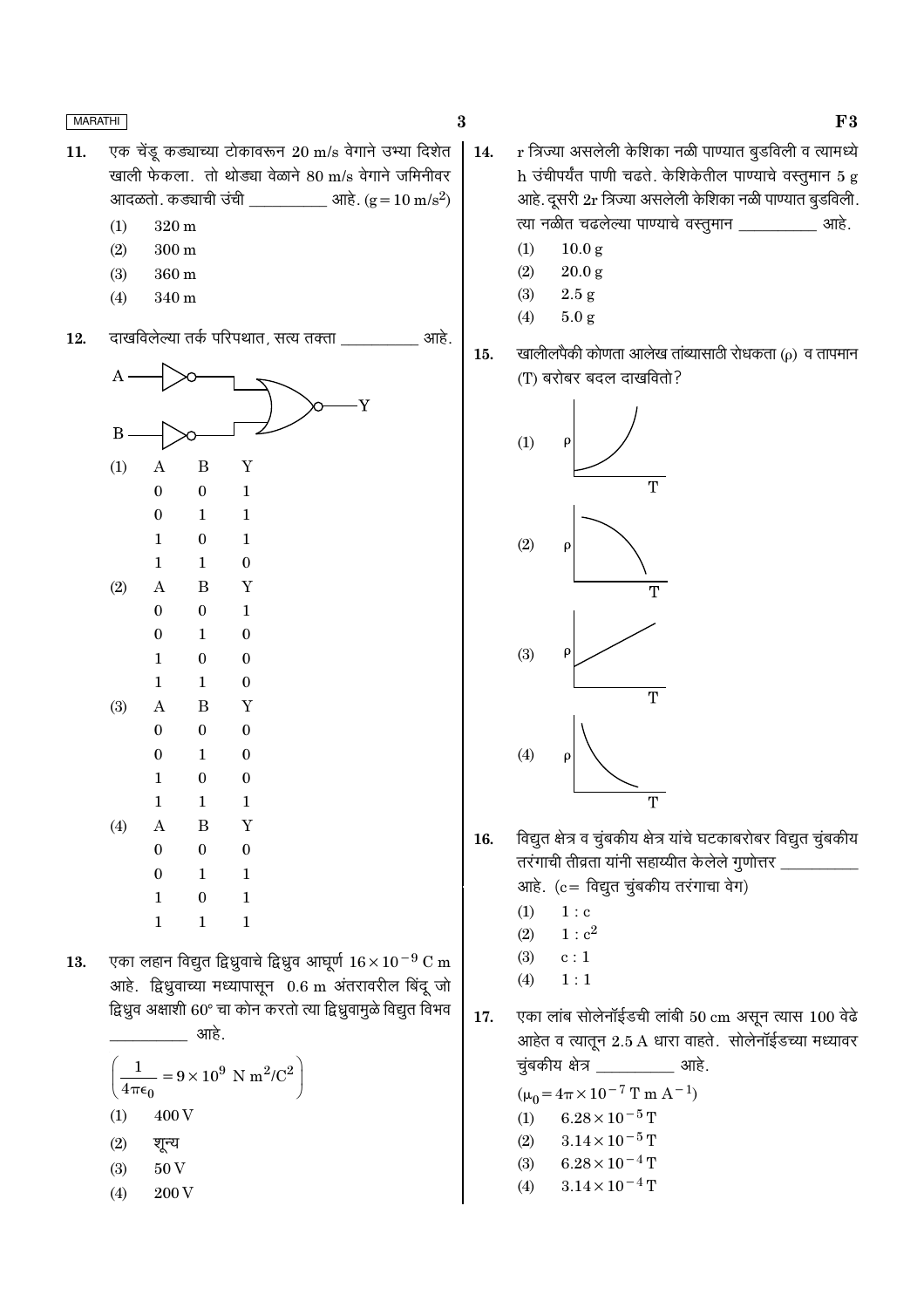**MARATHI** 

दोन भरीव कॉपर गोळ्यांची त्रिज्या  $r_1$  व  $r_2$  असून खालीलपैकी कोणती एक बोहरची प्रतिकृती योग्य **नाही** ? 18. 23.  $(r_1 = 1.5 r_2)$  त्यांचे तापमान 1 K ने वाढविण्यासाठी लागलेल्या ड्यूटेरॉन अण्  $(1)$ उष्णतेचे गुणोत्तर \_\_\_\_\_\_\_\_\_\_\_ आहे. एकतः आयनित निऑन अणू (Ne $^+$ )  $(2)$  $\bf 3$  $(1)$  $\frac{2}{3}$  $(3)$ हायड़ोजन अण्  $(2)$ एकतः आयनित हेलियम अण (He $^+$ )  $(4)$  $(3)$  $0.5$  g पदार्थाची समतुल्यता ऊर्जा \_\_\_\_\_\_\_\_\_\_\_ आहे. 19.  $\frac{9}{4}$  $1.5 \times 10^{13}$  J  $(1)$  $(4)$  $(2)$  $0.5 \times 10^{13}$  J आंतरपृष्ठासाठी ब्रेवस्टरचा कोन  $i_h$  \_\_\_\_\_\_\_\_\_\_ असला 24.  $4.5\times10^{16}\,\mathrm{J}$  $(3)$ पाहिजे.  $4.5 \times 10^{13}$  J  $(4)$  $(1)$  $45^{\circ} < i_h < 90^{\circ}$  $(2)$  $i_b = 90^{\circ}$ अर्थपूर्ण आकडे विचारात घेता,  $9.99 \text{ m} - 0.0099 \text{ m}$  ची 20.  $0^{\circ} < i_b < 30^{\circ}$  $(3)$ किंमत किती आहे ?  $30^{\circ} < i_b < 45^{\circ}$  $(4)$  $(1)$  $9.980 \text{ m}$ दोन A व B ह्या नळकांड्यांची क्षमता सारखीच असन ते 25. तोटीच्या सहाय्याने एकमेकास जोडलेले आहेत. A मध्ये मानक  $(2)$  $9.9<sub>m</sub>$ तापमानाचा व दाबाचा आदर्श वायू आहे. B हा पूर्णपणे निर्वात  $(3)$ 9.9801 m आहे. पूर्ण संहती औष्णिक दृष्ट्या रोधित आहे. तोटी एकदम  $(4)$  $9.98<sub>m</sub>$ उघडली. ती पद्धत \_\_\_\_\_\_\_\_\_\_ आहे. समआयतनी एक गिटारमध्ये, A व B ह्या दोन दोऱ्या सारख्याच पदार्थापासून  $(1)$ 21. बनविल्या असून त्या किंचित स्वरमिलाफ होत नाहीत व समभारिक  $(2)$  $6$  Hz वारंवारतेचे विस्पंद तयार करतात. जेव्हा B मधील समतापी  $(3)$ ताण थोड़ा कमी केला, विस्पंद वारंवारता 7 Hz पर्यंत वाढते. समोष्ण  $(4)$ जर  $A$  ची वारंवारता 530 Hz आहे, तर B ची मूळ वारंवारता एका लोखंडाच्या दांड्याची प्रभाव्यता 599 आहे व तो 26. असेल.  $1200$  A m<sup>-1</sup> चंबकन क्षेत्रात ठेवला. दांड्याच्या पदार्थाची 536 Hz  $(1)$ पार्यता <u>\_\_\_\_\_\_\_\_\_\_\_\_\_</u> आहे.  $(2)$ 537 Hz  $(\mu_0 = 4\pi \times 10^{-7} \text{ T m A}^{-1})$  $(3)$ 523 Hz  $2.4\pi \times 10^{-5}$  T m A<sup>-1</sup>  $(1)$  $(4)$ 524 Hz  $2.4\pi \times 10^{-7}$  T m A<sup>-1</sup>  $(2)$  $2.4\pi \times 10^{-4}$  T m A<sup>-1</sup>  $(3)$ एक सरीतील LCR परिपथ प्रत्यावर्ती धारेच्या व्होल्टता उदगमास 22.  $8.0\times10^{-5}\,\mathrm{T}$  m A  $^{-1}$  $(4)$ जोडलेला आहे. जेव्हा परिपथातून L काढून टाकला तेव्हा धारा व व्होल्टता यातील प्रावस्थांतर $\frac{\pi}{3}$  आहे. जर परिपथातून हवा हे माध्यम असताना एका समांतर पड़ी संधारित्राची धारकता 27.  $6 \mu$ F आहे. पराविद्युत माध्यम सरकविले असता, धारकता C काढून टाकला तर धारा व व्होल्टता यातील प्रावस्थांतर  $30 \mu F$  होते. माध्यमाचा पराविद्युतांक \_\_\_\_\_\_\_\_\_\_\_ आहे. पुन्हा  $\frac{\pi}{3}$ आहे. परिपथाचा शक्ती गुणक \_\_\_\_\_\_ आहे.  $(\epsilon_0 = 8.85 \times 10^{-12} \text{ C}^2 \text{ N}^{-1} \text{ m}^{-2})$  $(1)$  $1.0$  $0.44 \times 10^{-10}$  C<sup>2</sup> N<sup>-1</sup> m<sup>-2</sup>  $(1)$  $(2)$  $-1.0$  $5.00 \text{ C}^2 \text{ N}^{-1} \text{ m}^{-2}$  $(2)$  $0.44 \times 10^{-13}$  C<sup>2</sup> N<sup>-1</sup> m<sup>-2</sup>  $(3)$ शून्य  $(3)$  $1.77 \times 10^{-12}$  C<sup>2</sup> N<sup>-1</sup> m<sup>-2</sup>  $0.5$  $(4)$  $(4)$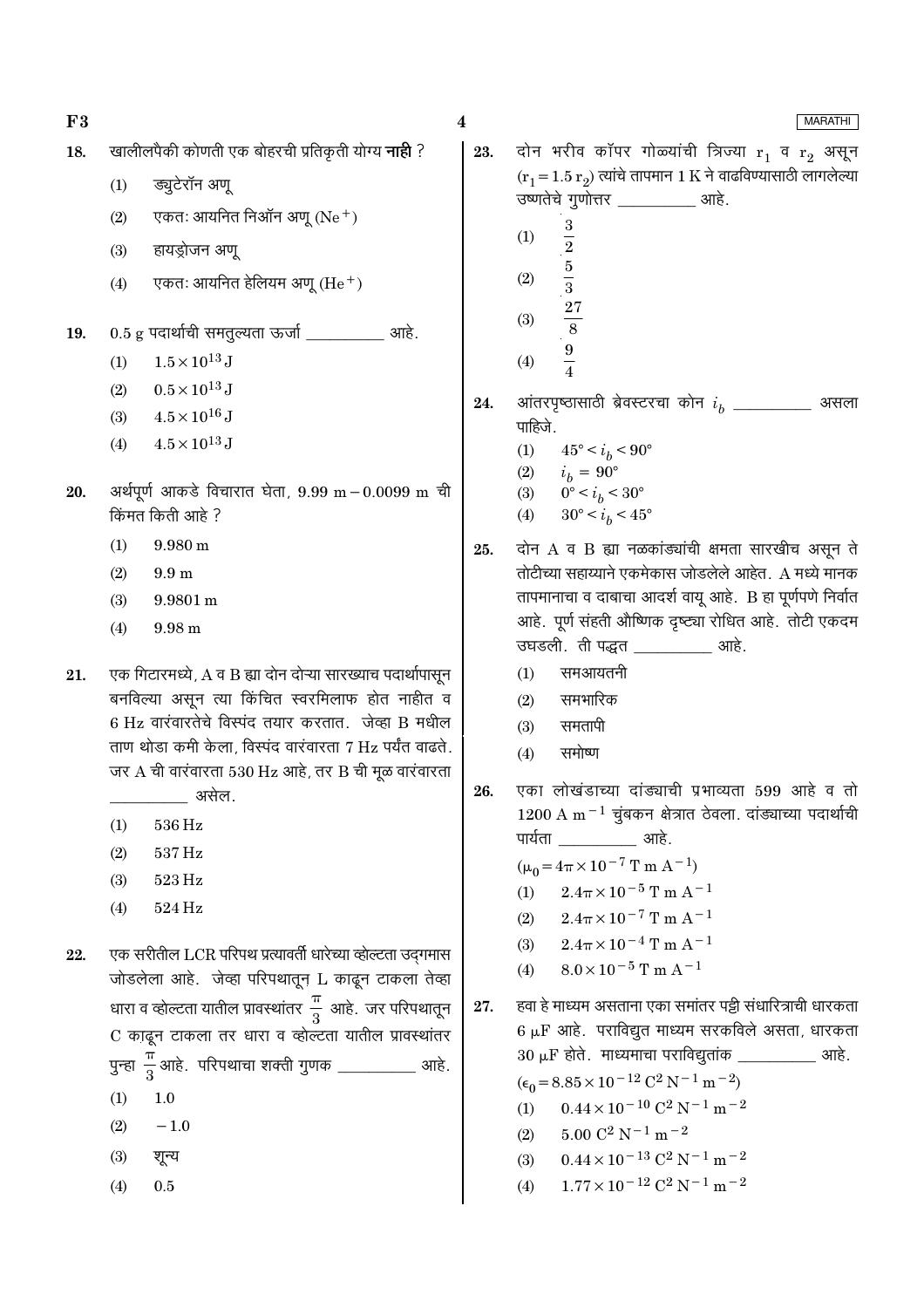30.

 $3 \times 10^{-10}$  Vm<sup>-1</sup> विद्युत क्षेत्रात,  $7.5 \times 10^{-4}$  m s<sup>-1</sup> 28. अनुगमन वेग असलेल्या एका प्रभारित कणाची गतिशिलता  $m^2 V^{-1} s^{-1}$  मध्ये \_\_\_\_\_\_\_\_\_\_\_\_\_ आहे.

- $(1)$  $2.5 \times 10^{-6}$
- $2.25 \times 10^{-15}$  $(2)$
- $2.25 \times 10^{15}$  $(3)$
- $2.5 \times 10^{6}$  $(4)$

रोधाचा वर्ण संकेत खाली दिलेला आहे : 29.



- एका वस्तूचे वजन पृथ्वीच्या पृष्ठभागावर 72 N आहे. पृथ्वीच्या 31. अर्ध्या त्रिज्येच्या उंचीवर त्यावर गुरुत्वीय बल किती आहे?
	- $30<sub>N</sub>$  $(1)$
	- $(2)$ 24 N
	- $(3)$ 48 N
	- $(4)$ 32 N
- 32.  $40 \mu$ F चे संधारित्र  $200 V$ ,  $50 Hz$  प्रत्यावर्ती धारेच्या पुरवठ्यास जोडले. परिपथातील धारेची वर्गमाध्य वर्गमूळ किंमत जवळपास <u>\_\_\_\_\_\_</u> आहे.
	- $2.5A$  $(1)$
	- $(2)$ 25.1 A
	- $(3)$  $1.7A$
	- $2.05A$  $(4)$

सरल आवर्त गतित कणाचे विस्थापन व त्वरण यातील प्रावस्थांतर 33.

- आहे.  $\frac{\pi}{2}$  rad  $(1)$  $(2)$ शून्य
- $(3)$  $\pi$  rad  $\mathbf{R}$

$$
(4) \qquad \frac{3\pi}{2} \text{ rad}
$$

एकअणुक वायुसाठी सरासरी औष्णिक ऊर्जा 34. आहे.  $(k_B = \text{sqrt}$ त्यसमनचा स्थिरांक व T = निरपेक्ष तापमान)  $\frac{5}{2}$  $\rm k_BT$  $(1)$ 

- $\frac{7}{2}$   ${\rm k_BT}$  $(2)$  $\frac{1}{2}$   ${\rm k_BT}$  $(3)$
- $\frac{3}{2} k_B T$  $(4)$
- 35. अध: सीमा वारंवारतेच्या 1.5 पट वारंवारतेचा प्रकाश प्रकाशसंवेदी पदार्थावर आपाती आहे. जर वारंवारता अर्धी केली व तीव्रता दोनपट केली तर प्रकाशविद्युत धारा किती असेल?
	- एक चतुर्थांश  $(1)$
	- $(2)$ शून्य
	- $(3)$ दोनपट
	- चार पट  $(4)$
- एका स्थिर आधारापासून L लांबीची व A काटछेद क्षेत्रफळ 36. असलेली एक तार टांगलेली आहे. जेव्हा तिच्या मोकळ्या टोकापासून M वस्तुमान टांगलेले असते तेव्हा तिची लांबी  $L_1$ पर्यंत बदलते. यंगच्या मापांकाची पदावली \_\_\_\_\_\_\_\_\_\_\_ आहे.

(1) 
$$
\frac{MgL}{AL_1}
$$
  
(2) 
$$
\frac{MgL}{A(L_1 - L)}
$$

$$
(3) \quad \frac{\text{MgL}_1}{\text{m}^2}
$$

$$
(3) \quad \overline{AL}
$$
\n
$$
(4) \quad \frac{Mg(L_1 - L)}{AL}
$$

$$
\bf F3
$$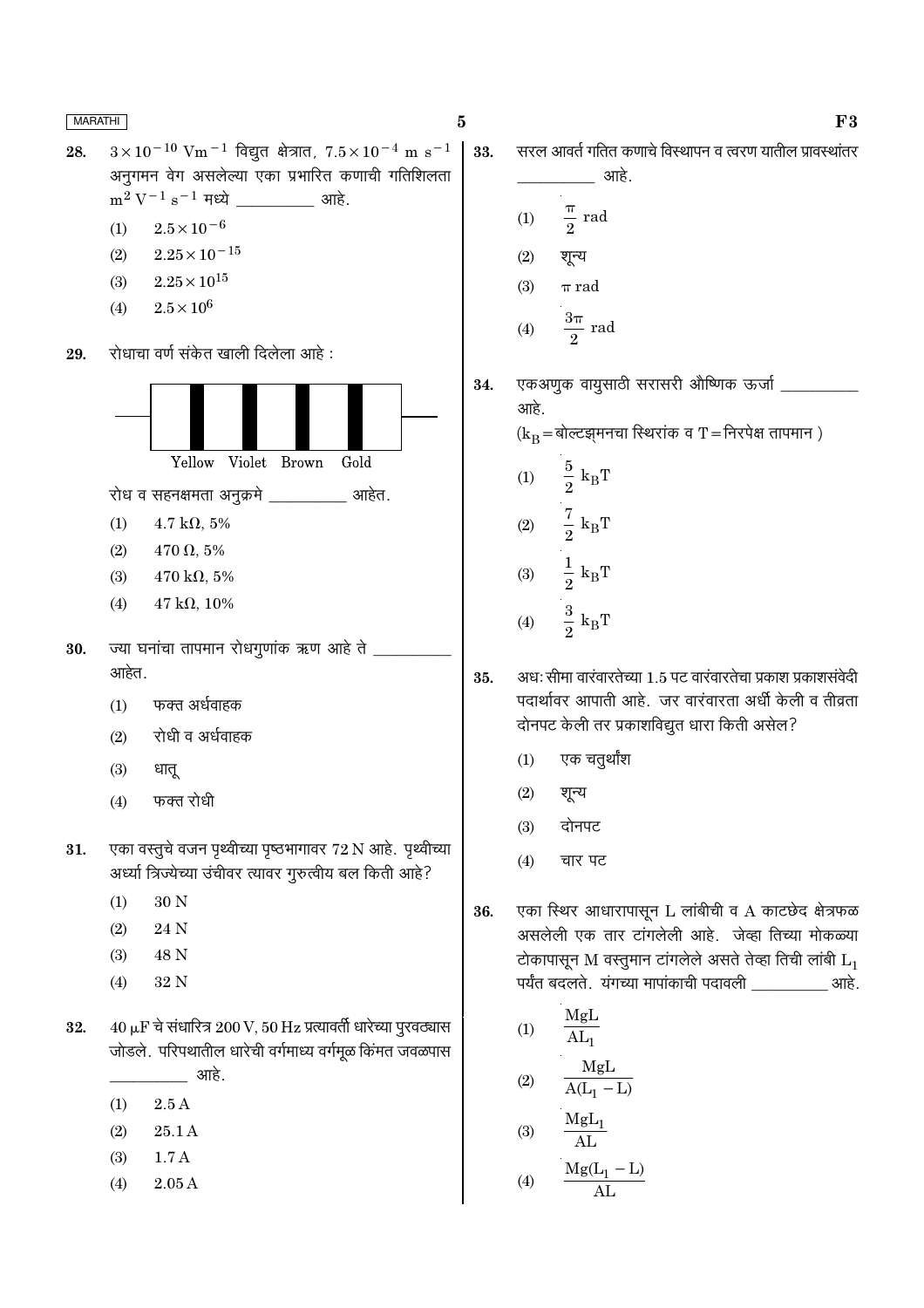| F3  |                                                                                                                                                                | 6   | <b>MARATHI</b>                                                                                                                                                                        |
|-----|----------------------------------------------------------------------------------------------------------------------------------------------------------------|-----|---------------------------------------------------------------------------------------------------------------------------------------------------------------------------------------|
| 37. | लहान कोन असलेल्या (लोलकाचा कोन A आहे) लोलकाच्या<br>एका पृष्ठभागावर $i$ आपाती कोन असलेला एक किरण आपाती<br>आहे व विरुद्ध पृष्ठभागापासून तो लंबरूप बाहेर पडतो. जर | 42. | एक नगण्य वजन असलेल्या 1 m लांबीच्या टणक दांड्याच्या<br>दोन टोकांना अनुक्रमे 5 kg व 10 kg वजनाचे दोन कण<br>जोडलेले आहेत.                                                               |
|     | लोलकाच्या पदार्थाचा अपवर्तनांक $\mu$ आहे तर आपाती कोन $i$<br>जवळपास <u>____________</u> आहे.<br>(1)<br>$\mu A$                                                 |     | संहतीचा वस्तुकेंद्र 5 $\mathrm{kg}$ कणापासून जवळपास ________<br>अंतरावर आहे.                                                                                                          |
|     | $\frac{\mu A}{2}$<br>(2)                                                                                                                                       |     | $67 \text{ cm}$<br>(1)<br>(2)<br>$80 \text{ cm}$                                                                                                                                      |
|     | $\frac{A}{2\mu}$<br>(3)                                                                                                                                        |     | 33 cm<br>(3)<br>$50 \text{ cm}$<br>(4)                                                                                                                                                |
| 38. | $\frac{2A}{\mu}$<br>(4)<br>एक कण ज्याची सदिश स्थिती $\,2\,\overset{\wedge}{k}\,$ m आहे, त्याच्या आरंभावर                                                       | 43. | $20$ W/cm <sup>2</sup> सरासरी अभिवाह असलेला प्रकाश $20$ cm <sup>2</sup>                                                                                                               |
|     | $\stackrel{\frown}{3}^{\phantom{\frown}j}\stackrel{\rrown}{N}$ बल कार्य करते तेव्हा आघूर्ण काढा :<br>(1) $-6\hat{i}$ N m<br>(2) $6k$ N m                       |     | पृष्ठीय क्षेत्रफळ असलेल्या अपरावर्तीत पृष्ठभागावर लंबरूप<br>पडतो. एका मिनीटात पृष्ठभागानी घेतलेली ऊर्जा _<br>आहे.                                                                     |
|     | (3) $6i$ N m<br>$6\hat{j}$ N m<br>(4)                                                                                                                          |     | $24 \times 10^3$ J<br>(1)<br>$48 \times 10^3$ J<br>(2)                                                                                                                                |
| 39. | यंगच्या द्विचिती प्रयोगात, जर संसंजी उद्गमांमधील अंतर अर्धे<br>केले व पडद्यापासून संसंजी उद्गमांपर्यंतचे अंतर दुप्पट केले                                      |     | $10\times10^3\,\mathrm{J}$<br>(3)<br>$12\times10^3\,\mathrm{J}$<br>(4)                                                                                                                |
|     | तर झल्लरींची रुंदी _________ होते.<br>(1)<br>चार पट                                                                                                            | 44. | p-n संधी स्थान डायोडमधील मध्य भागातील (depletion<br>region ) रुंदी _____________ मुळे वाढते.                                                                                          |
|     | एक चतुर्थांश<br>(2)<br>(3)<br>दुप्पट                                                                                                                           |     | $(1)$ दोनही पुरोगामी अभिनती व व्युत्क्रम अभिनती                                                                                                                                       |
| 40. | अर्धी<br>(4)<br>DNA चा एक बंध तोडण्यासाठी $10^{-20}$ J एवढी ऊर्जा लागते.                                                                                       |     | पुरोगामी धारा वाढल्यामुळे<br>(2)<br>फक्त पुरोगामी अभिनती<br>(3)                                                                                                                       |
|     | हि किंमत eV मध्ये जवळपास $\frac{1}{\sqrt{1-\frac{1}{2}}}\$ आहे.<br>$0.06\,$<br>(1)<br>0.006                                                                    | 45. | फक्त व्युत्क्रम अभिनती<br>(4)                                                                                                                                                         |
|     | (2)<br>(3)<br>6<br>0.6<br>(4)                                                                                                                                  |     | एक रोधाची तार मिटर सेतुच्या डाव्या मोकळ्या जागेत जोडली<br>व 10 $\, \Omega \,$ चा रोध उजव्या मोकळ्या जागेत जोडला असता सेतु<br>मधील बिंदू सेतुच्या तारेस $3:2$ गुणोत्तरात विभागीत होतो. |
| 41. | जेव्हा युरेनियम समस्थानिक $^{235}_{92}$ U हा न्युट्रॉन बरोबर मारा<br>केला, तो $^{89}_{36}\text{Kr}$ उत्पन्न करतो, तीन न्युट्रॉन्स व                            |     | जर रोधाच्या तारेची लांबी 1.5 m आहे, तर 1 $\Omega$ रोधाच्या<br>तारेची लांबी ____________ आहे.                                                                                          |
|     | $^{101}_{\phantom{1}36}\mathrm{Kr}$<br>(1)<br>$^{103}_{\phantom{1}36}\rm{Kr}$<br>(2)                                                                           |     | $1.5 \times 10^{-1}$ m<br>(1)<br>$1.5 \times 10^{-2}$ m<br>(2)                                                                                                                        |
|     | $^{144}_{\ 56}$ Ba<br>(3)<br>$^{91}_{40}\rm{Zr}$<br>(4)                                                                                                        |     | $1.0 \times 10^{-2}$ m<br>(3)<br>$1.0 \times 10^{-1}$ m<br>(4)                                                                                                                        |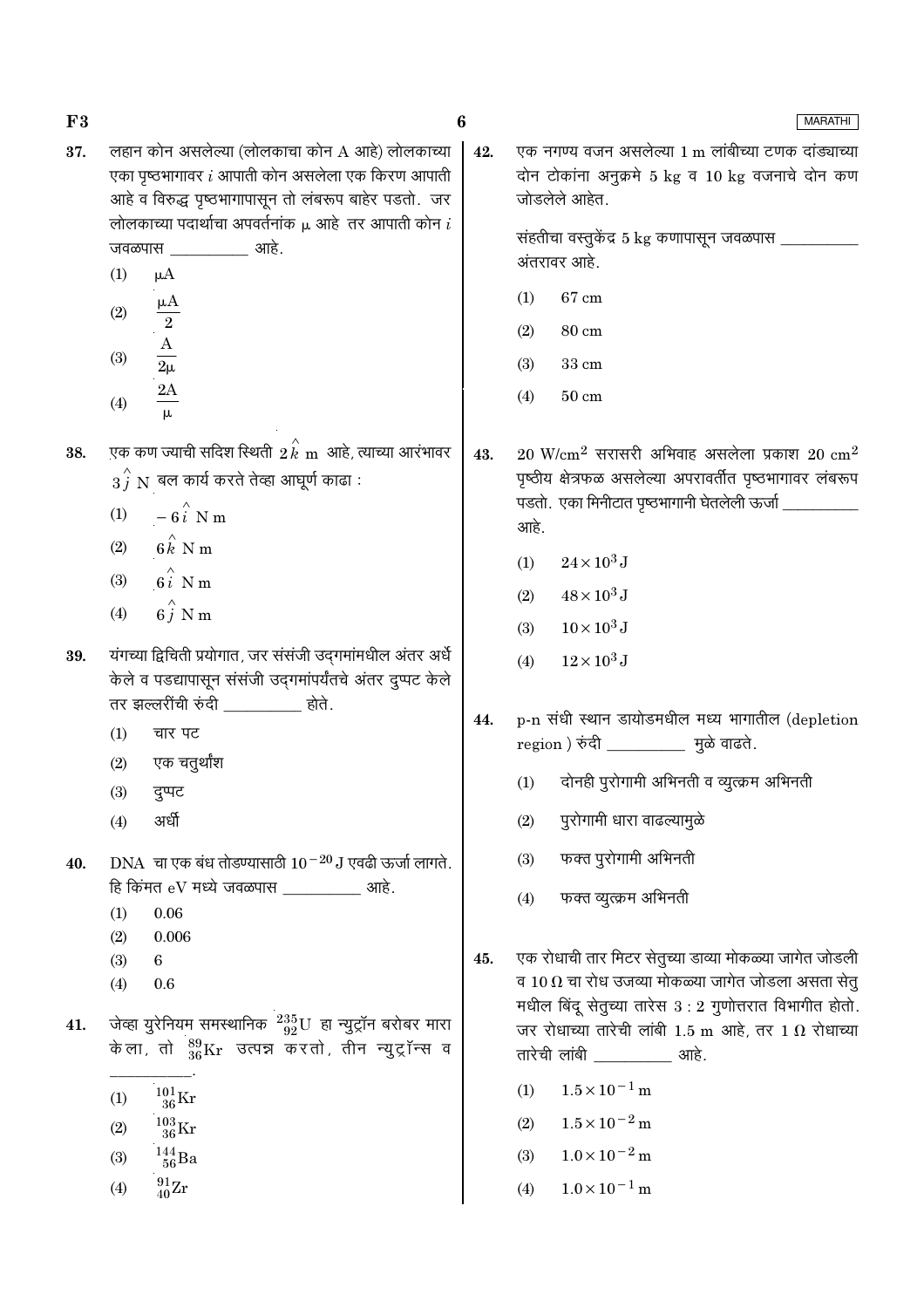खालील अभिक्रियांच्या क्रमामधील X संयुग ओळखा : 46.

# $CH<sub>3</sub>$ **CHO**  $\text{Cl}_2/\text{h}\nu$ <sub>X</sub>  $H_2O$ 373 K



 $\overline{\text{CCl}_3}$  $(2)$ 

 $Cl$  $(3)$ 

 $CH<sub>2</sub>Cl$  $(4)$ 

- अस्तित्वात नसलेला रेणू ओळखा. 47.
	- $(1)$  $C_2$
	- $(2)$  $O_2$
	- $(3)$ He<sub>o</sub>
	- $(4)$  $Li<sub>2</sub>$
- खालील कोणते नैसर्गिक बहुवारिक आहे ? 48.
	- polybutadiene  $(1)$
	- poly (Butadiene-acrylonitrile)  $(2)$
	- $(3)$  $cis-1,4$ -polyisoprene
	- $(4)$ poly (Butadiene-styrene)

 $\overline{7}$ 

- अभिक्रियेतील अभिकरणाची संहति वाढविल्यास 49. मध्ये बदल होतो.
	- सीमा ऊर्जा  $(1)$
	- संघात वारंवारता  $(2)$
	- सक्रियण ऊर्जा  $(3)$
	- अभिक्रिया उष्मा  $(4)$
- ॲनिसोलचे खंडन HI बरोबर केल्यास \_\_\_\_\_\_\_\_\_\_ मिळते. 50.









- $\frac{175}{71}$ Lu, मधील प्रोटॉन, न्यूट्रॉन आणि इलेक्ट्रॉनची संख्या 51. अनुक्रमे \_\_\_\_\_\_\_ आहे.
	- $(1)$  $71, 71$  व  $104$
	- $(2)$  $175, 104$  व  $71$
	- $(3)$  $71, 104$  व  $71$
	- $104, 71$  व  $71$  $(4)$

 $F3$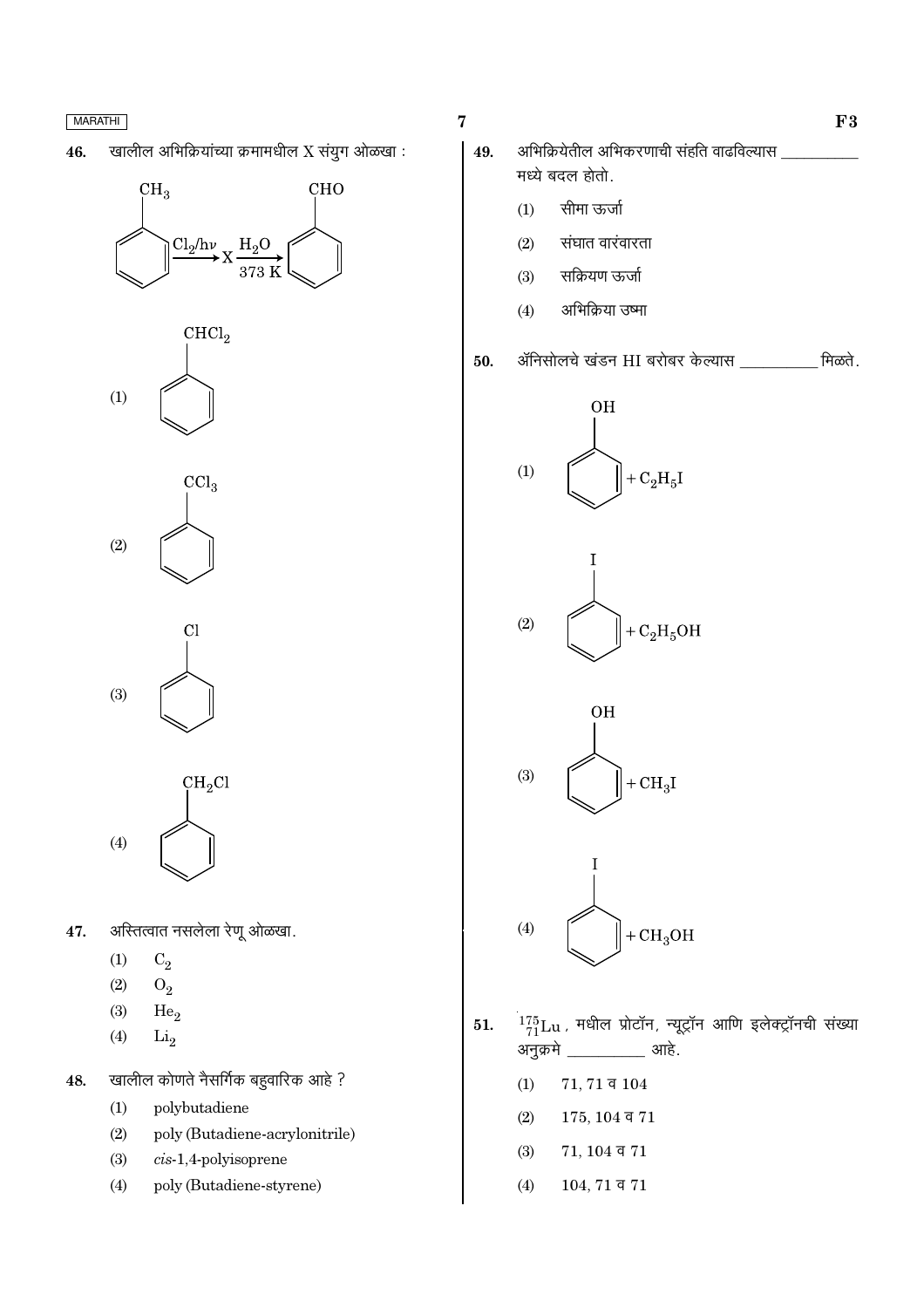$F3$ 52.

- 5.92 BM  $(1)$
- $(2)$ 2.84 BM 3.87 BM
- $(3)$ 4.90 BM  $(4)$
- खालील जोड्या जूळवा : 53.

|                            | ऑक्साईड                              |       |          | गुणधर्म   |
|----------------------------|--------------------------------------|-------|----------|-----------|
| (a)                        | CO                                   |       | (i)      | आम्लारि   |
| (b)                        | BaO                                  |       | (ii)     | उदासीन    |
| $\left( \mathrm{c}\right)$ | $\text{Al}_2\text{O}_3$              |       | (iii)    | आम्लधर्मी |
| (d)                        | $Cl_2O_7$                            |       | (iv)     | उभयधर्मी  |
|                            | खालील कोणता पर्याय <b>बरोबर</b> आहे? |       |          |           |
|                            | (a)                                  | (b)   | (c)      | (d)       |
| (1)                        | (iii)                                | (iv)  | (i)      | (ii)      |
| (2)                        | (iv)                                 | (iii) | (ii)     | (i)       |
| $\sim$                     |                                      |       | $\cdots$ | $\cdots$  |

- $(ii)$  $(iii)$  $(iv)$  $(3)$  $(i)$  $(4)$  $(iii)$  $(ii)$  $(i)$  $(iv)$
- यूरिआची पाण्चाबरोबर अभिक्रिया होऊन  ${\bf A}$  तयार होते  ${\bf A}$  चे 54. अपघटन  $\bf{B}$  मधे होते.  $\bf{B}$  हे  $Cu^{2+}(aq)$  मधून पाठविल्यावर गर्द निळ्या रंगाचे  $\bf C$  द्रावण मिळते. खालील कोणते सूत्र  $\bf C$  चे आहे ?
	- $(1)$  $Cu(OH)_{2}$

$$
{\rm (2)}\quad \quad {\rm CuCO_3\text{-}Cu(OH)_2}
$$

 $CuSO<sub>4</sub>$  $(3)$ 

 $[Cu(NH_3)_4]^{2+}$  $(4)$ 

55. खालील जोड्या जुळवा व **योग्य** पर्याय ओळखा.

| (a)                       | $CO(g) + H2(g)$ |                    |      | (i)   | $Mg(HCO_3)_2 +$<br>Ca(HCO <sub>3</sub> ) <sub>2</sub> |
|---------------------------|-----------------|--------------------|------|-------|-------------------------------------------------------|
| (b)                       | जडपणा           | पाण्याचा तात्पुरता |      | (ii)  | इलेक्ट्रॉनची कमतरता<br>असलेले हायड्राईड               |
| $\left( \text{c} \right)$ | $B_2H_6$        |                    |      | (iii) | सिंथेसिस वायू                                         |
| (d)                       | $H_2O_2$        |                    |      | (iv)  | प्रतलीय नसलेली                                        |
|                           |                 |                    |      |       | संरचना                                                |
|                           | (a)             | (b)                | (c)  | (d)   |                                                       |
| (1)                       | (iii)           | (iv)               | (ii) | (i)   |                                                       |
| (2)                       | (i)             | (iii)              | (ii) | (iv)  |                                                       |
| (3)                       | (iii)           | (i)                | (ii) | (iv)  |                                                       |
| (4)                       | (iii)           | (ii)               | (i)  | (iv)  |                                                       |

56.

खालील कोणते मिश्रण राऊल्टच्या नियमापासून धन विचलन दर्शविते ?

- $(1)$  $Acetone + Chloroform$
- $Chloroethane + Bromoethane$  $(2)$
- $(3)$ Ethanol + Acetone
- Benzene + Toluene  $(4)$

बेन्झिनचा गोठणांक घट स्थिरांक (K<sub>t</sub>) 5.12 K kg mol<sup>-1</sup> 57. आहे. बेन्झिन मध्ये अबाष्पनशील दाव्य असलेल्या दावणाची मोललता 0.078 m आहे. त्या द्रावणाचा गोठणांक घट आहे. (दोन दशांशचिन्हांपर्यंत वलयांकित केलेले)

- $(1)$  $0.40K$
- $(2)$  $0.60K$
- $(3)$  $0.20K$
- $0.80K$  $(4)$
- खालील कोणत्या रेणूंच्या संचाची द्विध्रुव आघूर्ण शून्य आहे ? 58.
	- नायट्रोजन ट्रायफ्लूओराईड, बेरिलिअम डायफ्लूओराईड,  $(1)$ पाणी, 1,3-डायक्लोरोबेन्झिन
	- बोरॉन ट्रायफ्लूओराईड, बेरिलिअम डायफ्लूओराईड,  $(2)$ कार्बन डायऑक्साईड, 1,4-डायक्लोरोबेन्झिन
	- अमोनिया, बेरिलिअम डायफ्लूओराईड, पाणी,  $(3)$ 1.4-डायक्लोरोबेन्झिन
	- बोरॉन ट्रायफ्लूओराईड, हायड्रोजन फ्लूओराईड, कार्बन  $(4)$ डायऑक्साईड, 1,3-डायक्लोरोबेन्झिन
- खालील कोणत्या कारणामुळे tert. butyl carbocation हे 59. sec. butyl carbocation पेक्षा जास्त स्थिर आहे?
	- $-CH_3$  गटांचा  $-R$  परिणाम  $(1)$
	- बंधरहित संस्पंदन  $(2)$
	- $-CH_3$  गटांचा  $-I$  परिणाम  $(3)$
	- $-CH_3$  गटांचा +R परिणाम  $(4)$
- 60.  $\mathrm{Ni(OH)}_{2}$  ची 0.1 M NaOH मधील द्रावणीयता शोधून काढा. दिलेले आहे ionic product  $\mathrm{Ni(OH)}_{2}$  साठी  $2\times10^{-15}$ आहे.
	- $1\times10^{-13}\,\mathrm{M}$  $(1)$
	- $1 \times 10^8$  M  $(2)$
	- $(3)$  $2 \times 10^{-13}$  M
	- $2 \times 10^{-8}$  M  $(4)$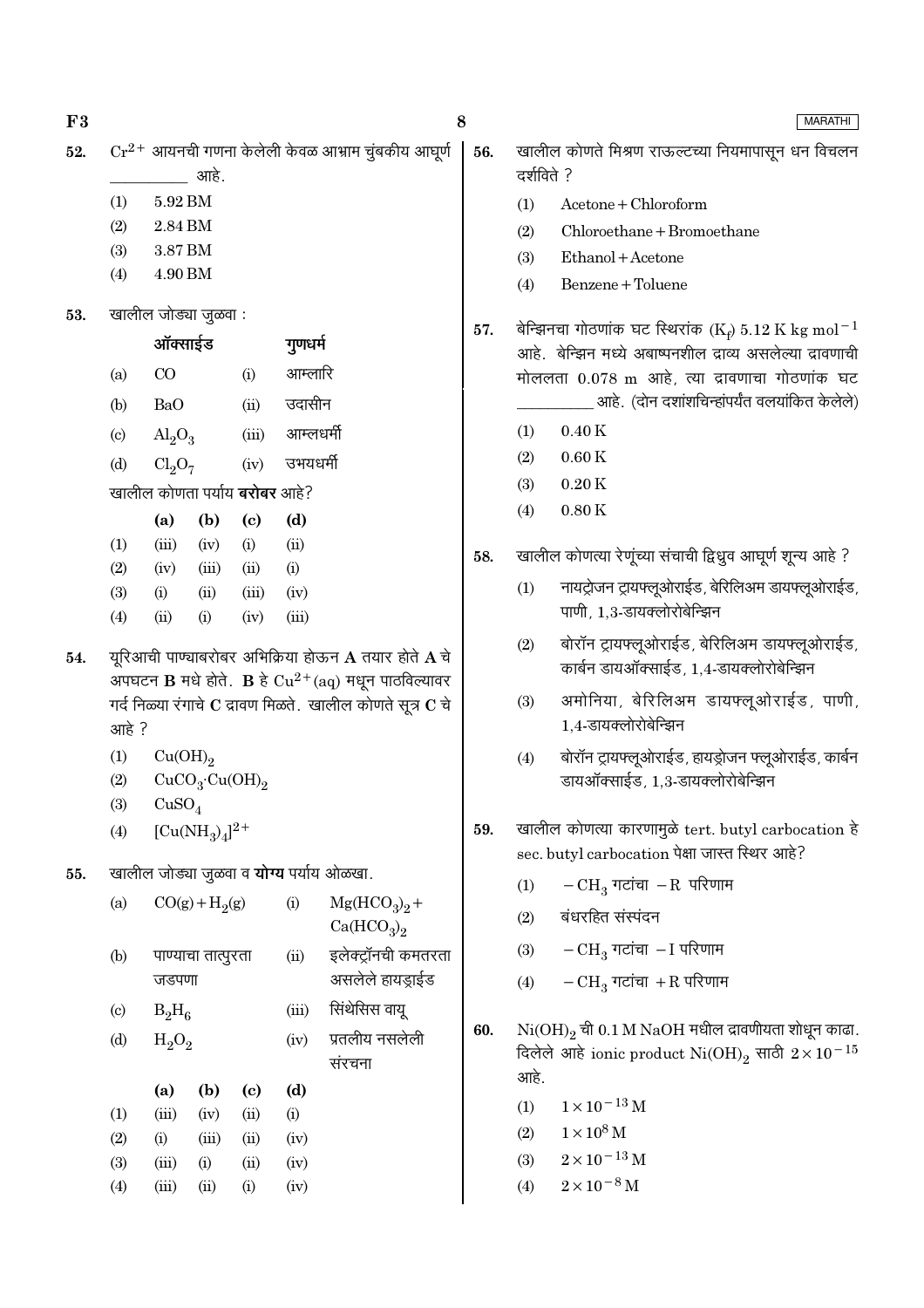- ॲसिटोन व मेथीलमॅग्नेशिअम क्लोराईड मधील अभिक्रियेच्या 61. जलीय अपघटनानंतर \_\_\_\_\_\_\_\_\_\_ देईल.
	- $(1)$ Tert. butyl alcohol
	- $(2)$ Isobutyl alcohol
	- Isopropyl alcohol  $(3)$
	- $(4)$ Sec. butyl alcohol
- खालील कोणते अमाईन, हे कार्बिलअमाईन परीक्षा देईल? 62.

 $NCH<sub>3</sub>$ <sub>2</sub>  $(1)$ 







एक अल्किन ओझोननी अपघटनाने मिथेनल हा एक उत्पाद 63. देतो. त्याची संरचना आहे:



 $N_2$  व Ar वायुंच्या एक नळकांड्यातील मिश्रणात 7 g  $N_2$  व 64. 8 g Ar आहे. जर नळकांड्यातील वायुंच्या मिश्रणाचा एकूण दाब 27 bar आहे, नायट्रोजनचा आंशिक दाब \_ असेल.

[अणु वस्तुमान : N = 14, Ar = 40 (g mol<sup>-1</sup> मध्ये) वापरा]

- $15<sub>bar</sub>$  $(1)$
- 18 bar  $(2)$
- 9 bar  $(3)$
- $(4)$ 12 bar
- खालील सहबद्धींचा वाढत्या तीव्र क्षेत्राचा कोणता क्रम, सहबद्ध 65. संयुगे तयार करण्यासाठी **बरोबर** आहे ?
	- $F^-$  < SCN<sup>-</sup> < C<sub>2</sub>O<sub>4</sub><sup>2-</sup> < CN<sup>-</sup>  $(1)$
	- (2)  $CN^- < C_2O_4^{2-} < SCN^- < F^-$
	- (3)  $SCN^- < F^- < C_2O_4^{2-} < CN^-$
	- $SCN^- < F^- < CN^- < C_2O_4^{2-}$  $(4)$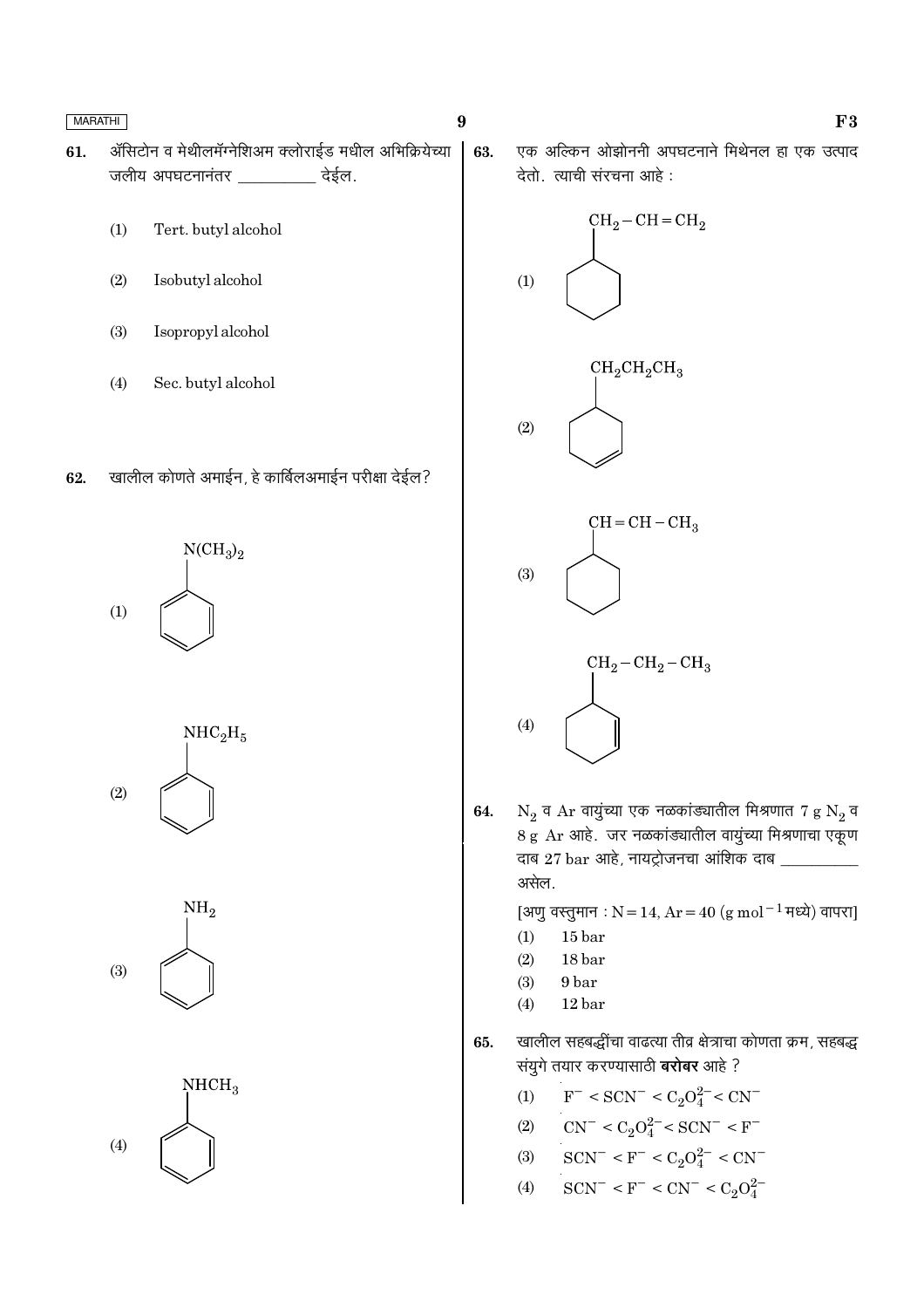#### कागद वर्णलेखन हे ब्रिटेंच के उदाहरण आहे. 66.

- पातळ–स्तर वर्णलेखन  $(1)$
- स्तंभ वर्णलेखन  $(2)$
- अधिशोषण वर्णलेखन  $(3)$
- विभाजन वर्णलेखन  $(4)$
- सूक्रोजच्या जलीय अपघटनेपासून \_\_ मिळते 67.
	- $(1)$  $\alpha$ -D-Glucose +  $\beta$ -D-Fructose
	- $\alpha$ -D-Fructose + B-D-Fructose  $(2)$
	- $\beta$ -D-Glucose +  $\alpha$ -D-Fructose  $(3)$
	- $\alpha$ -D-Glucose +  $\beta$ -D-Glucose  $(4)$
- पहिल्या अभिक्रिया कोटीचा वेग स्थिरांक  $4.606 \times 10^{-3}$  s<sup>-1</sup> 68. आहे.  $2.0 g$  अभिकरण  $0.2 g$  पर्यंत कमी होण्यासाठी लागणारा वेळ आहे.
	- $(1)$  $500 s$
	- $(2)$  $1000 s$
	- $(3)$  $100 s$
	- $200 s$  $(4)$
- विरल NaOH च्या उपस्थितीत बेन्झाल्डिहाईड व ॲसिटोफिनोन 69. मधील अभिक्रियेला वाला समजतात.
	- काट–कॅनिझॅरोची अभिक्रिया  $(1)$
	- $(2)$ काट–अल्डॉल संघनन
	- $(3)$ अल्डॉल संघनन
	- कॅनिझॅरोची अभिकिया  $(4)$
- कार्बन मोनॉक्साइड संबंधी खालील कोणते विधान बरोबर 70. नाही $?$ 
	- कार्बोक्सीहिमोग्लोबिन (CO ला बांधलेले हिमोग्लोबिन)  $(1)$ हे ऑक्सीहिमोग्लोबिन पेक्षा कमी स्थायी (less stable) आहे.
	- अपूर्ण ज्वलनामुळे ते तयार होते.  $(2)$
	- ते कार्बोक्सीहिमोग्लोबिन तयार करते.  $(3)$
	- रक्ताची ऑक्सिजन वाहून नेण्याची क्षमता कमी करते.  $(4)$
- Sucrose जलीय अपघटन खालील अभिक्रियेद्वारे दिले आहे. 71.

Sucrose +  $H_2O \rightleftharpoons Glucose + Fructose$ 300 K तापमानास समतोल स्थिरांक (K<sub>c</sub>)  $2 \times 10^{13}$  आहे, तर त्याच समान तापमानास  $\Delta_r {\rm G}^{\rm \odot}$  ची किंमत \_\_\_ असेल.

- 8.314 J mol<sup>-1</sup>K<sup>-1</sup> × 300 K × ln(3 × 10<sup>13</sup>)  $(1)$
- $-8.314 \,\mathrm{J}$  mol<sup>-1</sup>K<sup>-1</sup>×300 K×ln(4×10<sup>13</sup>)  $(2)$
- $-8.314 \,\mathrm{J}$  mol<sup>-1</sup>K<sup>-1</sup>×300 K×ln(2×10<sup>13</sup>)  $(3)$
- 8.314 J mol<sup>-1</sup>K<sup>-1</sup> × 300 K × ln(2 × 10<sup>13</sup>)  $(4)$
- 10
	- $CaCl<sub>2</sub>$ , MgCl<sub>2</sub> व NaCl च्या द्रावणातुन HCl पाठविला. 72. खालील कोणते संयुगाचे (संयुगांचे) स्फटिकीकरण होईल ?
		- $(1)$ फक्त  $MgCl<sub>2</sub>$
		- NaCl,  $MgCl<sub>2</sub>$ व CaCl<sub>2</sub>  $(2)$
		- MgCl<sub>2</sub> व CaCl<sub>2</sub> दोन्ही  $(3)$
		- $(4)$ फक्त NaCl

अंत:केंद्रित घनाकृति संरचना (bcc) असलेल्या मूलद्रव्याच्या 73. कोशाच्या बाजूची लांबी 288 pm आहे, तर त्याची आण्विक त्रिज्या आहे.

(1) 
$$
\frac{4}{\sqrt{3}} \times 288 \text{ pm}
$$
  
\n(2) 
$$
\frac{4}{\sqrt{2}} \times 288 \text{ pm}
$$
  
\n(3) 
$$
\frac{\sqrt{3}}{4} \times 288 \text{ pm}
$$
  
\n(4) 
$$
\frac{\sqrt{2}}{4} \times 288 \text{ pm}
$$

- खालील कोणत्या सत्फरच्या ऑक्झोआम्लामध्ये  $-0-0-$ 74. बंध आहे?
	- $H_2S_2O_8$ , पेरोक्सोडायसल्फ्यूरिक आम्ल  $(1)$
	- $H_2S_2O_7$ , पायरोसल्फ्यूरिक आम्ल  $(2)$
	- $H_2SO_3$ , सल्फ्यूरस आम्ल  $(3)$
	- $H_2SO_4$ , सत्फ्यूरिक आम्ल  $(4)$
- चुकीचे विधान ओळखा: 75.
	- H, C किंवा N सारखे लहान अणू जेव्हा अणू धातूंच्या  $(1)$ स्फटिकी जालकातील पोकळ्यांमध्ये अडकतात, तेव्हा त्या संयुगांना आंतरकोशी संयुगे म्हणतात.
	- क्रोमिअमची ऑक्सिडन स्थिती  $\mathrm{CrO}_4^{2-}$  आणि  $(2)$  $Cr_2O_7^{2-}$  मधे सारखी नाही.
	- पाण्यामध्ये  $Cr^{2+}(d^4)$  हे  $Fe^{2+}(d^6)$  पेक्षा जास्त तीव्र  $(3)$ क्षपणक आहे.
	- गुणित ऑक्सिडन स्थिती व संकूले तयार करण्याच्या  $(4)$ क्षमतेमुळे, संक्रमण–धातू आणि त्यांची संयुगे उत्प्रेरक सक्रिय म्हणुन ओळखले जातात.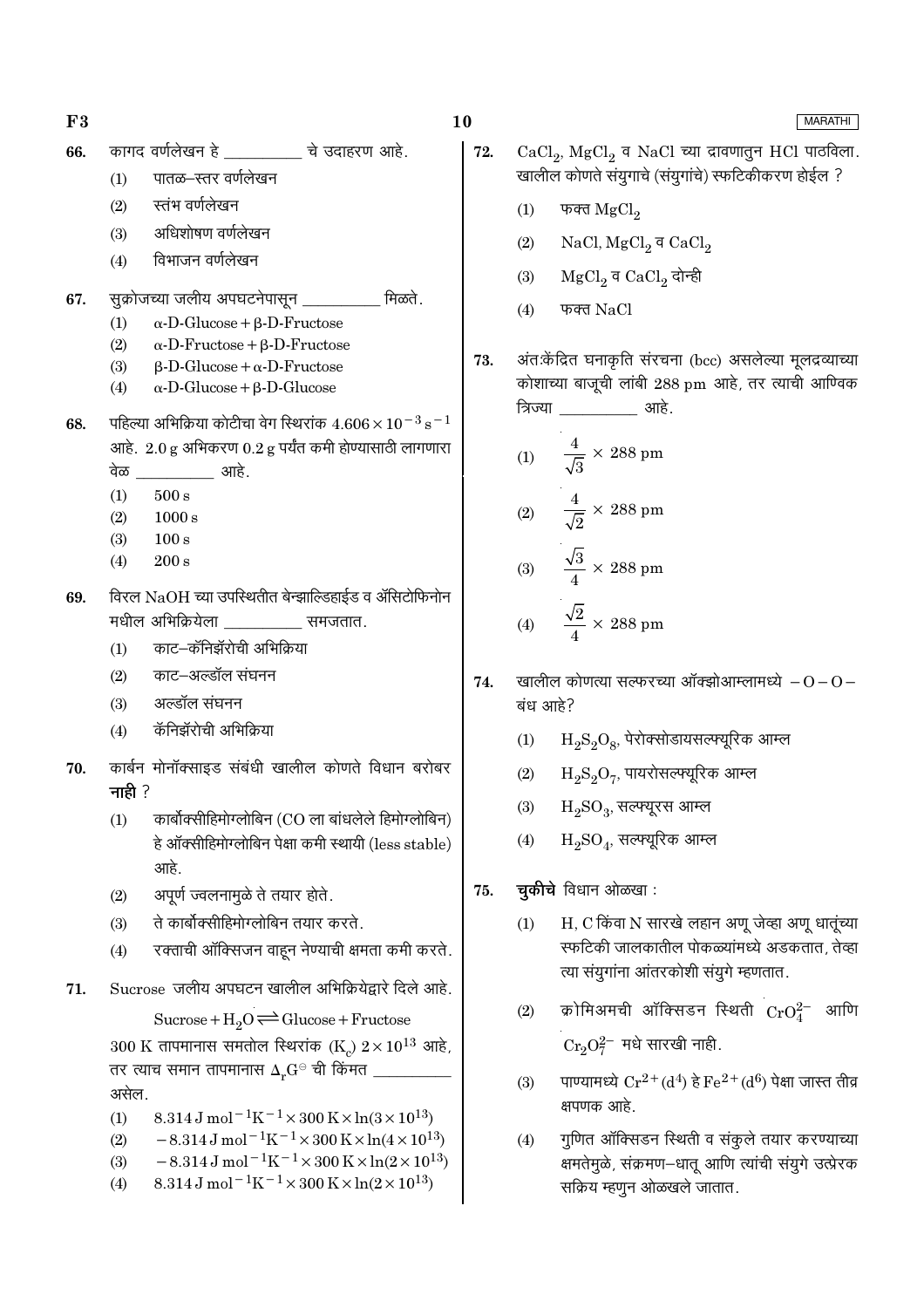| <b>MARATHI</b> |                             |                                                   |       |                                                                        | 11  |                            | F3                                                                                                               |
|----------------|-----------------------------|---------------------------------------------------|-------|------------------------------------------------------------------------|-----|----------------------------|------------------------------------------------------------------------------------------------------------------|
| 76.            |                             | खालील कोणते कटायनी निर्मलक आहे ?                  |       |                                                                        | 82. |                            | खालील कोणत्या अल्केनची वुर्टझ अभिक्रियेने जास्त प्राप्ती                                                         |
|                | (1)                         | Cetyltrimethyl ammonium bromide                   |       |                                                                        |     |                            | होऊ शकत नाही?                                                                                                    |
|                | (2)                         | सोडिअम dodecylbenzene sulphonate                  |       |                                                                        |     | (1)                        | n-हेप्टेन                                                                                                        |
|                | (3)                         | सोडियम लॉरिल सल्फेट                               |       |                                                                        |     | (2)                        | n-ब्यूटेन                                                                                                        |
|                | (4)                         | सोडियम स्टिअरेट                                   |       |                                                                        |     | (3)                        | n-हेक्झेन                                                                                                        |
| 77.            |                             | पर्याय ____________ आहे.                          |       | समोष्ण स्थितीत आदर्श वायुच्या मुक्त प्रसरणासाठीचा योग्य                |     | (4)                        | 2,3-डायमिथाईलब्यूटेन                                                                                             |
|                | (1)                         | $q < 0$ , $\Delta T = 0$ आणि $w = 0$              |       |                                                                        | 83. |                            | 2-ब्रोमो-पेन्टेनची विलोपन अभिक्रियेमुळे पेन्ट-2-ईन मिळणारी                                                       |
|                | (2)                         | $q > 0$ , $\Delta T > 0$ आणि $w > 0$              |       |                                                                        |     |                            | अभिक्रिया आहे :                                                                                                  |
|                | (3)                         | $q = 0$ , $\Delta T = 0$ आणि $w = 0$              |       |                                                                        |     | (a)                        | $\beta$ -विलोपन अभिक्रिया                                                                                        |
|                | (4)                         | $q = 0$ , $\Delta T < 0$ आणि $w > 0$              |       |                                                                        |     | (b)                        | $Z$ aitsev नियमाचे पालन करते                                                                                     |
| 78.            |                             |                                                   |       | प्लॅटिनम (Pt) इलेक्ट्रोड वापरून विरल सल्फ्यूरिक आम्लाचे                |     | $\left( \mathrm{c}\right)$ | डिहायड्रोहॅलोजिनेशन अभिक्रिया                                                                                    |
|                |                             | विद्युत अपघटन केल्यास ॲनोडला मिळणारे उत्पाद असेल: |       |                                                                        |     |                            |                                                                                                                  |
|                | (1)                         | $H_2S$ वायू                                       |       |                                                                        |     | (d)                        | निर्जलन अभिक्रिया                                                                                                |
|                | (2)                         | $\mathrm{SO}_2$ वायू                              |       |                                                                        |     | (1)                        | (b), (c), (d)                                                                                                    |
|                | (3)                         | हायड्रोजन वायू                                    |       |                                                                        |     | (2)                        | (a), (b), (d)                                                                                                    |
|                | (4)                         | ऑक्सिजन वायू                                      |       |                                                                        |     | (3)                        | (a), (b), (c)                                                                                                    |
| 79.            |                             | खालील <b>बरोबर</b> असलेले विधान ओळखा :            |       |                                                                        |     | (4)                        | (a), (c), (d)                                                                                                    |
|                | (1)                         | केले जाते.                                        |       | निकेलचे बाष्प स्थिती शुद्धीकरण हे व्हॅन आर्केल पद्धतीने                | 84. |                            | वितळलेल्या $\rm CaCl_2$ पासून 20 g कॅल्शिअम मिळण्यासाठी<br>आवश्यक असलेल्या फॅरेडेंची (F) संख्या ___________ आहे. |
|                | (2)                         |                                                   |       | कच्या लोखंडाला साचेकाम करून विविध आकार देता                            |     |                            | (अणू वस्तुमान, $Ca = 40 g mol^{-1}$ )                                                                            |
|                |                             | येते.                                             |       |                                                                        |     | (1)                        | 3                                                                                                                |
|                | (3)                         |                                                   |       | घडीव लोखंड हे 4% कार्बन असलेले अशुद्ध लोखंड                            |     | (2)                        | 4                                                                                                                |
|                |                             | आहे.                                              |       |                                                                        |     | (3)                        | 1                                                                                                                |
|                | (4)                         |                                                   |       | $\overline{\text{CO}_2}$ च्या निकासामुळे पुळीदार तांबे, पुळीदार दिसते. |     | (4)                        | $\boldsymbol{2}$                                                                                                 |
| 80.            |                             | खालील कोणते ॲमिनो आम्ल हे आम्लारी आहे ?           |       |                                                                        |     |                            | खालील कोणत्या एकात अणुंची संख्या सर्वाधिक आहे ?                                                                  |
|                | (1)                         | Tyrosine                                          |       |                                                                        | 85. |                            |                                                                                                                  |
|                | (2)<br>(3)                  | Lysine<br>Serine                                  |       |                                                                        |     | (1)                        | 1 g चे O <sub>2</sub> (g) [O चे अणु वस्तुमान = 16]                                                               |
|                | (4)                         | Alanine                                           |       |                                                                        |     | (2)                        | $1 g d$ $Li(s)$ [Li $d$ अणु वस्तुमान = 7]                                                                        |
| 81.            |                             | <b>चुकीची</b> जोडी ओळखा.                          |       |                                                                        |     | (3)                        | $1 g d \text{d} q$ (s) [Ag चे अणु वस्तुमान = 108]                                                                |
|                |                             | नाव                                               |       | $IUPAC$ कार्यालयीन नावे                                                |     | (4)                        | $1 g \overrightarrow{\sigma} Mg(s)$ [Mg चे अणु वस्तुमान = 24]                                                    |
|                | (a)                         | Unnilunium                                        | (i)   | Mendelevium                                                            |     |                            |                                                                                                                  |
|                | (b)                         | Unniltrium                                        | (ii)  | Lawrencium                                                             | 86. |                            | $2Cl(g) \rightarrow Cl_2(g)$ या अभिक्रियेसाठी खालील कोणते पर्याय<br>योग्य आहे?                                   |
|                | $\left( \mathrm{c} \right)$ | Unnilhexium                                       | (iii) | Seaborgium                                                             |     |                            |                                                                                                                  |
|                | (d)                         | Unununnium                                        | (iv)  | Darmstadtium                                                           |     | (1)                        | $\Delta_r H < 0$ व $\Delta_r S > 0$                                                                              |
|                | (1)<br>(2)                  | $(c)$ , $(iii)$<br>$(d)$ , $(iv)$                 |       |                                                                        |     | (2)                        | $\Delta_r H < 0$ व $\Delta_r S < 0$                                                                              |
|                | (3)                         | (a), (i)                                          |       |                                                                        |     | (3)                        | $\Delta_r H > 0$ व $\Delta_r S > 0$                                                                              |
|                | (4)                         | $(b)$ , $(ii)$                                    |       |                                                                        |     | (4)                        | $\Delta_r H > 0$ व $\Delta_r S < 0$                                                                              |
|                |                             |                                                   |       |                                                                        |     |                            |                                                                                                                  |

 $\bf{F3}$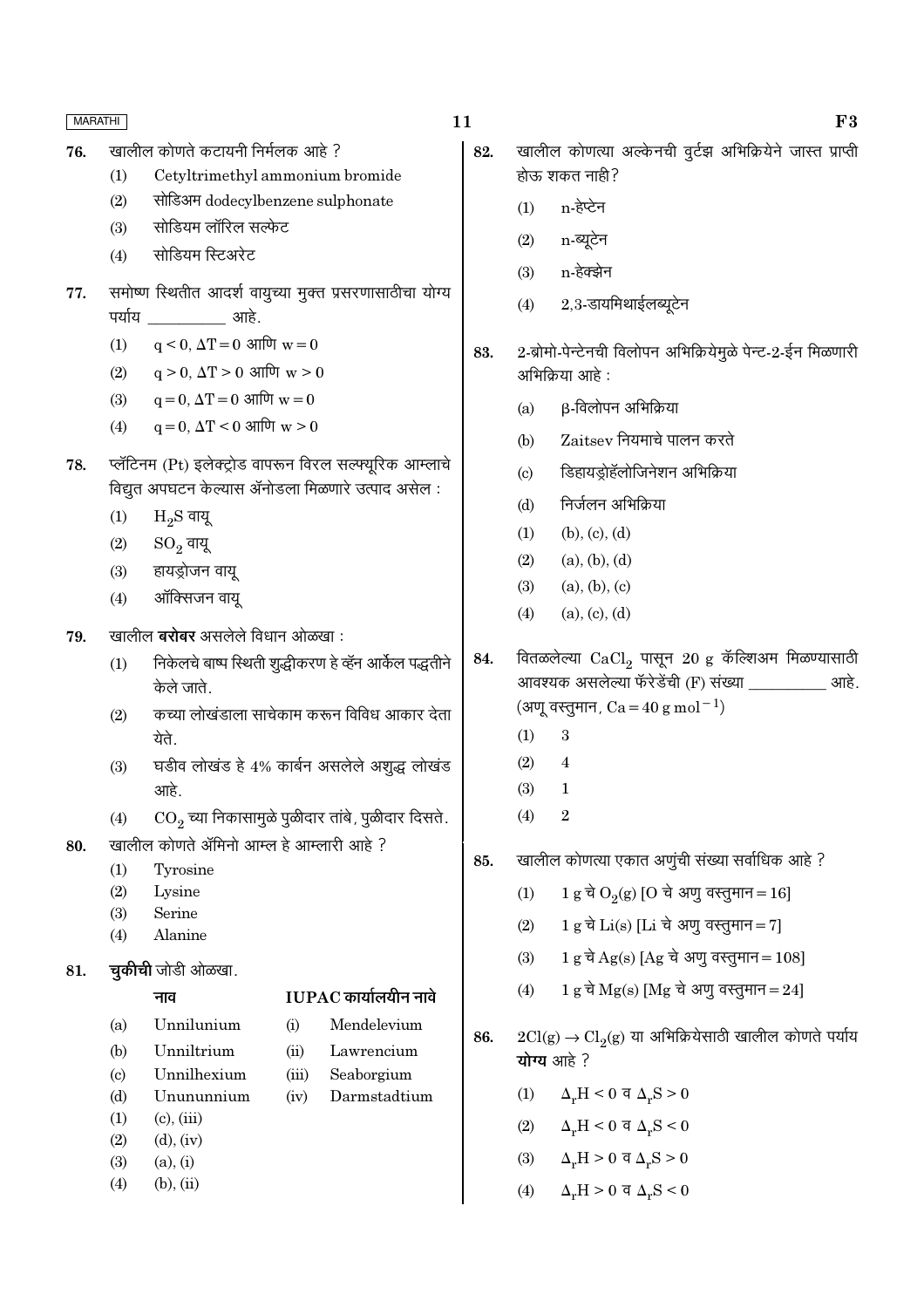| F3  |                                                       |                                                                                                              | 12  |                            |                                                           |                       |                             |       | <b>MARATHI</b>                                           |
|-----|-------------------------------------------------------|--------------------------------------------------------------------------------------------------------------|-----|----------------------------|-----------------------------------------------------------|-----------------------|-----------------------------|-------|----------------------------------------------------------|
| 87. |                                                       | खालील <b>बरोबर</b> असलेली विधाने ओळखा :                                                                      | 92. |                            |                                                           |                       |                             |       | पुढील स्तंभाच्या अचूक जोड्या लावा आणि <b>अचूक</b> पर्याय |
|     | (a)                                                   | आईसक्रीम व शीत अन्नासाठी प्रशीतक म्हणुन $\mathrm{CO}_2(\mathrm{g})$                                          |     | निवडा.                     |                                                           |                       |                             |       |                                                          |
|     |                                                       | वापरतात.                                                                                                     |     |                            | रतंभ $-I$                                                 |                       |                             |       | रतंभ – $II$                                              |
|     | (b)                                                   | $C_{60}$ संरचनेत सहा सदस्यांच्या 12 कार्बन कड्या व<br>पाच सदस्यांच्या 20 कार्बन कड्या असतात.                 |     | (a)                        | अपरा                                                      |                       |                             | (i)   | ॲंड्रोजन्स                                               |
|     | (c)                                                   | ZSM-5 हे एक प्रकारचे झिओलाईट अल्कोहोलचे<br>गॅसोलिन मधे रूपांतर करण्यासाठी वापरतात.                           |     | (b)                        |                                                           | पारदर्शी अंडावरण      |                             | (ii)  | मानवी कोरीऑनिक<br>गोनॅडोट्रॉपिन (hCG)                    |
|     | (d)                                                   | CO हा रंगहीन व वास नसलेला वायू आहे.                                                                          |     | (c)                        |                                                           | कंद मूत्रमार्ग ग्रंथी |                             | (iii) | अंड्यावरील स्तर                                          |
|     | (1)                                                   | (b) व (c) फक्त                                                                                               |     | (d)                        |                                                           | लिडीग पेशी            |                             | (iv)  | शिश्नास वंगण करणे                                        |
|     | (2)                                                   | $(c)$ व $(d)$ फक्त                                                                                           |     |                            | (a)                                                       | (b)                   | $\left( \mathbf{c} \right)$ | (d)   |                                                          |
|     | (3)                                                   | $(a)$ , $(b)$ व $(c)$ फक्त                                                                                   |     | (1)                        | (iii)                                                     | (ii)                  | (iv)                        | (i)   |                                                          |
|     | (4)                                                   | $(a)$ व $(c)$ फक्त                                                                                           |     | (2)                        | (ii)                                                      | (iii)                 | (iv)                        | (i)   |                                                          |
| 88. |                                                       | Zeta विभवाचे मापन हे कोलॉइडी द्रावणाचे कोणते गुणधर्म                                                         |     | (3)                        | (iv)                                                      | (iii)                 | (i)                         | (ii)  |                                                          |
|     |                                                       | निश्चित करण्यासाठी वापरतात ?                                                                                 |     | (4)                        | (i)                                                       | (iv)                  | (ii)                        | (iii) |                                                          |
|     | (1)                                                   | कोलॉइडी कणांची स्थैर्यता                                                                                     |     |                            |                                                           |                       |                             |       |                                                          |
|     | (2)                                                   | कोलॉइडी कणांचा आकार                                                                                          | 93. |                            | पुढील स्तंभाच्या योग्य जोड्या लावा आणि <b>अचूक</b> पर्याय |                       |                             |       |                                                          |
|     | (3)                                                   | विष्यंदिता                                                                                                   |     | निवडा:                     |                                                           |                       |                             |       |                                                          |
|     | (4)                                                   | द्रावणीयता                                                                                                   |     |                            | रतंभ $-I$                                                 |                       |                             |       | रतंभ – $II$                                              |
| 89. | खालील अभिक्रियेतील कार्बनच्या आक्सिडनांकातील बदल किती |                                                                                                              | (a) |                            | बीटी कापूस<br>(i)                                         |                       |                             |       | जनुकीय उपचार<br>पद्धती                                   |
|     |                                                       | आहे?                                                                                                         |     |                            | ॲडेनोसिन                                                  |                       |                             | (ii)  | पेशी संरक्षण                                             |
|     | (1)                                                   | $\text{CH}_4(g) + 4\text{Cl}_2(g) \rightarrow \text{CCl}_4(l) + 4\text{HCl}(g)$<br>$-4\overrightarrow{a}$ +4 |     |                            |                                                           | डीअमायनेज             |                             |       |                                                          |
|     | (2)                                                   | $0 \, \overrightarrow{d} - 4$                                                                                |     |                            | कमतरता                                                    |                       |                             |       |                                                          |
|     | (3)                                                   | $+4$ ते $+4$                                                                                                 |     | $\left( \mathrm{c}\right)$ | <b>RNAi</b>                                               |                       |                             | (iii) | $HIV$ संक्रमणाचे                                         |
|     | (4)                                                   | 0 ते + 4                                                                                                     |     |                            |                                                           |                       |                             |       | निदान                                                    |
|     |                                                       |                                                                                                              |     | (d)                        |                                                           | पीसीआर $(PCR)$        |                             | (iv)  | बॅसिलस थुरिन्जेंसिस                                      |
| 90. |                                                       | खालील धातू खूप विकरे सक्रिय करणारा, ग्लुकोजच्या ऑक्सिडन                                                      |     |                            | (a)                                                       | (b)                   | $\left( \mathbf{c} \right)$ | (d)   |                                                          |
|     |                                                       | मधे भाग घेऊन ATP तयार करणारा व सोडियम बरोबर चेता                                                             |     | (1)                        | (ii)                                                      | (iii)                 | (iv)                        | (i)   |                                                          |
|     |                                                       | निर्देशक पारगमनसाठी जबाबदार असलेला आयन आहे:                                                                  |     | (2)                        | (i)                                                       | (ii)                  | (iii)                       | (iv)  |                                                          |
|     | (1)                                                   | कॅल्शियम                                                                                                     |     | (3)                        | (iv)                                                      | (i)                   | (ii)                        | (iii) |                                                          |
|     | (2)                                                   | पोटॅशिअम                                                                                                     |     | (4)                        | (iii)                                                     | (ii)                  | (i)                         | (iv)  |                                                          |
|     | (3)                                                   | लोखंड<br>तांबे                                                                                               |     |                            |                                                           |                       |                             |       |                                                          |
|     | (4)                                                   |                                                                                                              | 94. |                            |                                                           |                       |                             |       | वाहकातील ग्रथित (निगडीत) DNA चा प्रत अंक नियंत्रित       |
| 91. |                                                       | मूत्रामधील पुढीलपैकी कोणती परिस्थिती मधुमेहास निर्देशित                                                      |     |                            |                                                           |                       |                             |       | करणाऱ्या क्रमाला ___________ असे म्हणतात.                |
|     | करते ?                                                |                                                                                                              |     | (1)                        |                                                           | पॅलिनड्रोमीक क्रम     |                             |       |                                                          |
|     | (1)                                                   | किटोनुरिआ आणि ग्लायकोसूरिआ                                                                                   |     | (2)                        |                                                           | रेक्गनीशन साईट        |                             |       |                                                          |
|     | (2)                                                   | विरघळलेले मूत्र खनिज आणि हायपरग्लायसेमिया                                                                    |     |                            |                                                           |                       |                             |       |                                                          |
|     | (3)                                                   | युरेमिआ आणि किटोनुरिआ                                                                                        |     | (3)                        |                                                           | निवडक मार्कर          |                             |       |                                                          |
|     | (4)                                                   | युरेमिआ आणि विरघळलेले मूत्र खनिज                                                                             |     | (4)                        | Ori साईट                                                  |                       |                             |       |                                                          |
|     |                                                       |                                                                                                              |     |                            |                                                           |                       |                             |       |                                                          |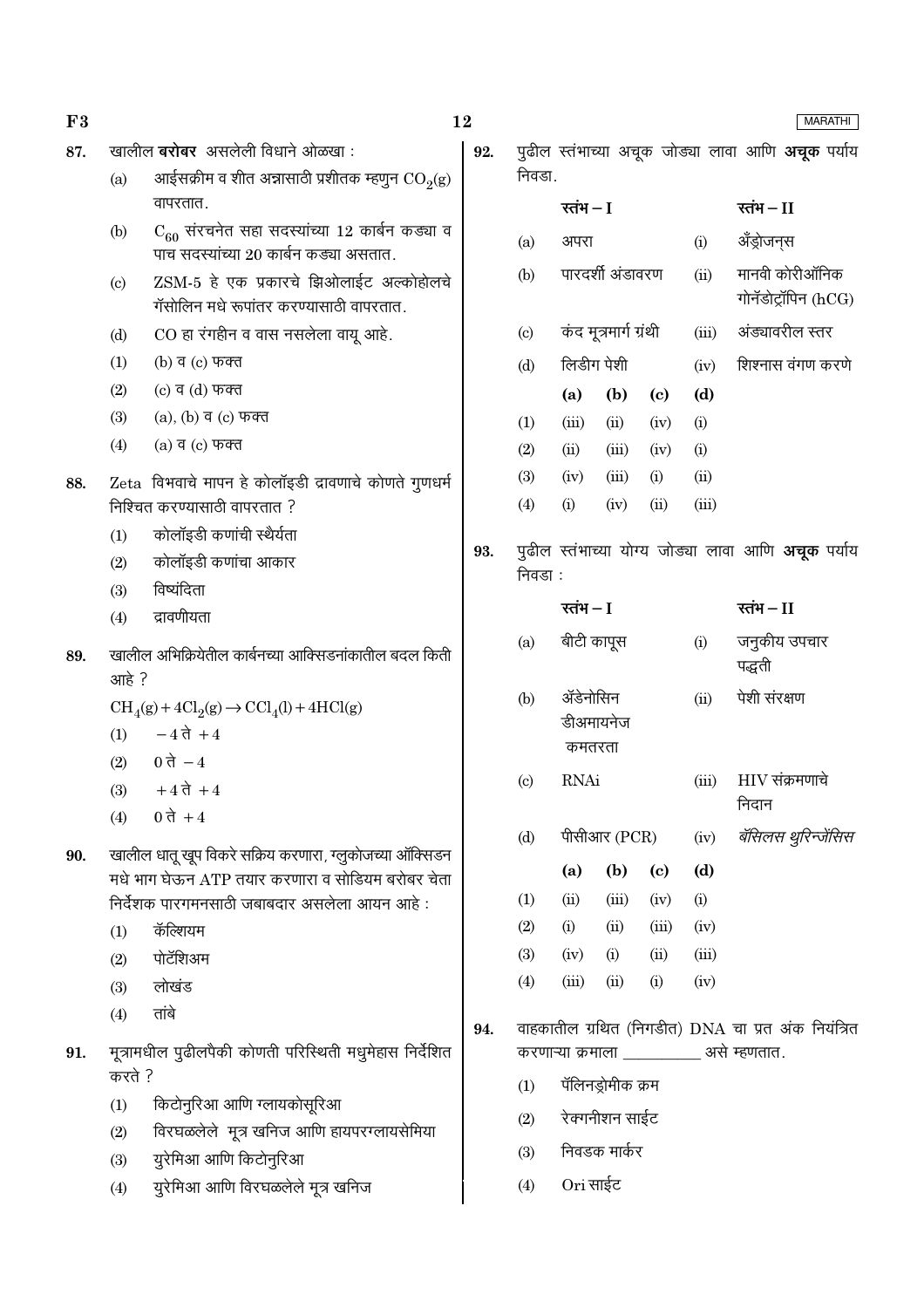| 95. |                            | पुढील स्तंभाच्या जोड्या जुळवा आणि <b>योग्य</b> पर्याय निवडा. |                        |                              |       |                                                                                                   |
|-----|----------------------------|--------------------------------------------------------------|------------------------|------------------------------|-------|---------------------------------------------------------------------------------------------------|
|     |                            | रतंभ $-I$                                                    |                        |                              |       | रतंभ $-I$                                                                                         |
|     | (a)                        | जोड्या                                                       | $6 - 15$ कल्लविदरी     |                              | (i)   | ट्रायगॉन                                                                                          |
|     | (b)                        | पर                                                           | विषम पालीतील पुच्छ     |                              |       | (ii) सायक्लोस्टोम्स                                                                               |
|     | $\left( \mathrm{c}\right)$ | वाताशय                                                       |                        |                              | (iii) | कास्थिमय मासे                                                                                     |
|     | (d)                        | विषारी नांगी                                                 |                        |                              | (iv)  | अस्थिमय मासे                                                                                      |
|     |                            | (a)                                                          | (b)                    | (c)                          | (d)   |                                                                                                   |
|     | (1)                        | (iv)                                                         | (ii)                   | (iii)                        | (i)   |                                                                                                   |
|     | (2)                        | (i)                                                          | (iv)                   | (iii)                        | (ii)  |                                                                                                   |
|     | (3)                        | (ii)                                                         | (iii)                  | (iv)                         | (i)   |                                                                                                   |
|     | (4)                        | (iii)                                                        | (iv)                   | (i)                          | (ii)  |                                                                                                   |
| 96. |                            |                                                              |                        |                              |       | ज्या महिलेस गर्भधारणा होत नाही अशा महिलेस गर्भ<br>स्थानांतरणाची कोणती तंत्रज्ञान पद्धती मदत करेल? |
|     | (1)                        |                                                              | ICSI आणि ZIFT          |                              |       |                                                                                                   |
|     | (2)                        |                                                              | GIFT आणि ICSI          |                              |       |                                                                                                   |
|     | (3)                        |                                                              | ZIFT आणि IUT           |                              |       |                                                                                                   |
|     | (4)                        |                                                              | GIFT आणि ZIFT          |                              |       |                                                                                                   |
| 97. |                            |                                                              |                        |                              |       | अंतःश्वसनाच्या घटनेमध्ये घडणारी <b>अचूक</b> घटना निवडा.                                           |
|     | (a)                        |                                                              |                        | छाती पटलाचे आकुंचन होते.     |       |                                                                                                   |
|     | (b)                        |                                                              |                        |                              |       | बाह्य आंतर पर्शुका स्नायूंचे आकुंचन होते.                                                         |
|     | $\left( c\right)$          |                                                              |                        | फुफ्फुसाचे आकारमान कमी होते. |       |                                                                                                   |
|     | (d)                        |                                                              |                        | अंतः फुफ्फुस दाब वाढतो.      |       |                                                                                                   |
|     | (1)                        |                                                              | $(a), (b)$ आणि $(d)$   |                              |       |                                                                                                   |
|     | (2)                        | फक्त $(d)$                                                   |                        |                              |       |                                                                                                   |
|     | (3)                        | $(a)$ आणि $(b)$                                              |                        |                              |       |                                                                                                   |
|     | (4)                        | $(c)$ आणि $(d)$                                              |                        |                              |       |                                                                                                   |
| 98. |                            |                                                              | दर्शविते.              |                              |       | दर्जेदार (प्रमाणित) ECG मध्ये QRS संकुल पुढीलपैकी                                                 |
|     | (1)                        |                                                              |                        | जवनिकांचे विध्रुविकरण        |       |                                                                                                   |
|     | (2)                        |                                                              |                        | जवनिकांचे पुनर्ध्रुविकरण     |       |                                                                                                   |
|     | (3)                        |                                                              |                        | कर्णिकांचे पुनर्ध्रुविकरण    |       |                                                                                                   |
|     | (4)                        |                                                              | कर्णिकांचे विध्रुविकरण |                              |       |                                                                                                   |

 $\overline{\bf 13}$ 

| 3    |     | F3                                                                                          |
|------|-----|---------------------------------------------------------------------------------------------|
| 99.  |     | एन्टेरोकायनेज विकर __________ रूपांतरणास मदत करते.                                          |
|      | (1) | केसिनोजेनचे केसिन मध्ये                                                                     |
|      | (2) | पेप्सिनोजेनचे पेप्सिन मध्ये                                                                 |
|      | (3) | प्रोटीनचे पॉलीपेप्टाइड मध्ये                                                                |
|      | (4) | ट्रिप्सिनोजेनचे ट्रिप्सिन मध्ये                                                             |
| 100. |     | मानवी पचनसंस्थेच्या दृष्टीने अचूक विधान ओळखा.                                               |
|      | (1) | शेषांत्र हा जास्त गुंडाळलेला भाग आहे.                                                       |
|      | (2) | अधनाल आंत्रपुच्छ आद्यांत्रापासून निघते.                                                     |
|      | (3) | शेषांत्र लहान आतड्यात उघडते.                                                                |
|      | (4) | पचन नलीकाचे सीरमीपटल सर्वात आतील थर आहे.                                                    |
| 101. |     | किरण पुष्पकात हे असते :                                                                     |
|      | (1) | अधोजायी अंडाशय                                                                              |
|      | (2) | अर्ध निम्न अंडाशय                                                                           |
|      | (3) | निम्न अंडाशय                                                                                |
|      | (4) | ऊर्ध्व अंडाशय                                                                               |
| 102. |     | वॅनॉक्सि गाळ (स्लज) डायजेस्टर मध्ये पुढील सांडपाणी<br>उपचारासाठी पुढीलपैकी काय वापरले जाते? |
|      | (1) | प्राथमिक उपचारातील टाकून दिलेले (एफ्लूएंट)                                                  |
|      | (2) | क्रियाशील केलेला गाळ                                                                        |
|      | (3) | प्राथमिक गाळ (स्लज)                                                                         |
|      | (4) | तरंगते डेब्रीस (कचरा)                                                                       |
| 103. |     | एका सायट्रिक आम्ल चक्रांत होणाऱ्या द्रव्य पातळी वरचे<br>स्फुरदीकरणाची संख्या इतकी आहे :     |
|      | (1) | दोन                                                                                         |
|      | (2) | तीन                                                                                         |
|      | (3) | शून्य                                                                                       |
|      | (4) | एक                                                                                          |
| 104. |     | पुढीलपैकी $G_1$ प्रावस्थेशी निगडीत आंतर प्रावस्थेची                                         |
|      |     | आंतरप्रावस्थेमधील (Gap1) G <sub>1</sub> प्रावस्थेशी निगडीत अचूक<br>विधान ओळखा.              |
|      | (1) | पेशी चयापचयदृष्टीने सक्रीय, वाढ होते परंतु त्याच्या<br>DNA (डी एन ए) प्रतिकृती होत नाही.    |
|      | (2) | केंद्रक विभाजन होते.                                                                        |
|      | (3) | DNA निर्मिती किंवा प्रतिकृती तयार होते.                                                     |
|      | (4) | सर्व पेशी घटकांची पुनःसुसुत्रता होते.                                                       |
|      |     |                                                                                             |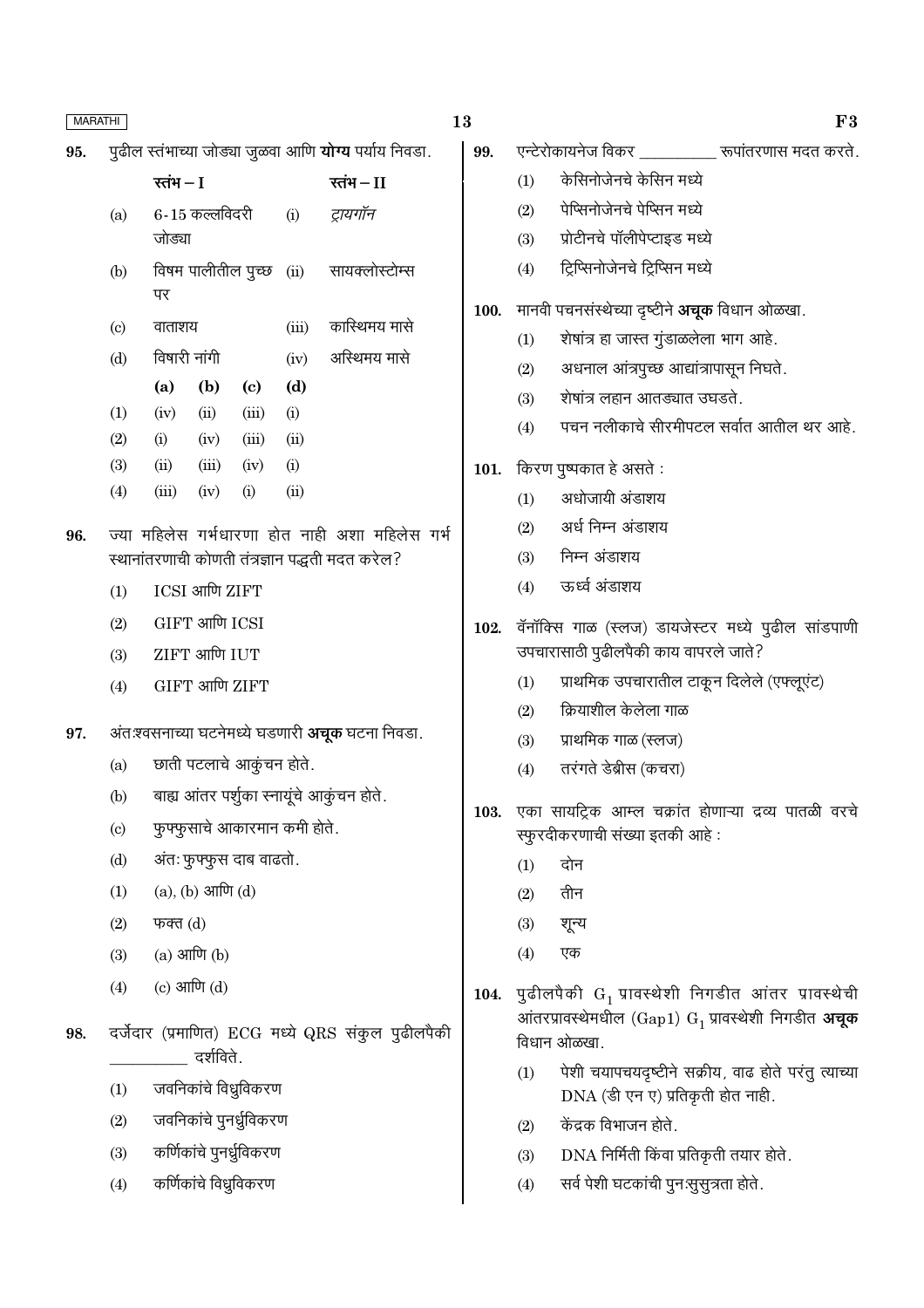108.

#### खालीलपैकी कोणती जोडी एकपेशीय शैवालांची आहे? 105.

- ॲनबीना आणि व्हॉलवोक्स  $(1)$
- $(2)$ क्लोरेला आणि स्पीरुलीना
- लॅमिनारीया आणि सरगॅसम  $(3)$
- जेलिडीयम आणि ग्रॅसिलॅरिया  $(4)$

106. प्रतिक्षमतेशी संदर्भित **चुकीचे** विधान ओळखा.

- स्वार्जित रोगप्रतिकार शक्ती ताबडतोब असते आणि  $(1)$ पूर्ण प्रतिसाद देते.
- गर्भ मातेकडून काही प्रतिद्रव्य मिळते हे परार्जित  $(2)$ रोगप्रतिकारक शक्तीचे एक उदाहरण आहे.
- पोशिंद्याच्या शरीरात (जिवंत किंवा मृत) प्रतिजन संपर्कात  $(3)$ येते तेव्हा प्रतिद्रव्य तयार होते याला स्वार्जित रोगप्रतिकार शक्ती म्हणतात.
- जेव्हा तयार प्रतिद्रव्य प्रत्यक्ष दिले जाते त्यास उपार्जित  $(4)$ "रोगप्रतिकार शक्ती" म्हणतात.
- 107. पुढील स्तंभाच्या योग्य जोड्या लावा आणि अचूक पर्याय निवडा :

|                                        | रतंभ — I         |                |                            |       | रतंभ – II                                        |  |  |  |  |
|----------------------------------------|------------------|----------------|----------------------------|-------|--------------------------------------------------|--|--|--|--|
| (a)                                    | तरंगत्या बरगड्या |                |                            | (i)   | दुसऱ्या आणि सातव्या<br>बरगडी मध्ये<br>स्थापिलेले |  |  |  |  |
| (b)                                    | असंकूट           |                |                            | (ii)  | प्रगंड अस्थिचे शीर                               |  |  |  |  |
| $\left( \mathrm{c} \right)$            | अंसफलक           |                |                            | (iii) | जत्रुक                                           |  |  |  |  |
| (d)                                    | संगुहिका         |                |                            | (iv)  | उरोस्थीशी जोडत नाही                              |  |  |  |  |
|                                        | (a)              | (b)            | $\left( \mathrm{c}\right)$ | (d)   |                                                  |  |  |  |  |
| (1)                                    | (iii)            | (ii)           | (iv)                       | (i)   |                                                  |  |  |  |  |
| (2)                                    | (iv)             | (iii)          | (i)                        | (ii)  |                                                  |  |  |  |  |
| (3)                                    | (ii)             | (iv)           | (i)                        | (iii) |                                                  |  |  |  |  |
| (4)                                    | (i)              | (iii)          | (ii)                       | (iv)  |                                                  |  |  |  |  |
| पुढीलपैकी कोणते मूलभूत अमिनो आम्ल आहे? |                  |                |                            |       |                                                  |  |  |  |  |
| (1)                                    | लायसिन           |                |                            |       |                                                  |  |  |  |  |
| (2)                                    | व्हॅलिन          |                |                            |       |                                                  |  |  |  |  |
| (3)                                    | टायरोसिन         |                |                            |       |                                                  |  |  |  |  |
| (4)                                    |                  | ग्लूटामिक आम्ल |                            |       |                                                  |  |  |  |  |

- 109. वनस्पतींत खालीलपैकी कोणता शरीरभाग दोन पिढ्या एकात एक अश्या आढळतात?
	- परागकोशातील परागकण  $(a)$
	- अंकुरित झालेल्या परागकण व त्यातील दोन पुंयुग्मके  $(b)$
	- फळांमध्ये असलेल्या बिया  $(c)$
	- बीजांडातील भ्रूणकोश  $(d)$
	- $(c)$  आणि  $(d)$  $(1)$
	- $(a)$  आणि  $(d)$  $(2)$
	- $(3)$  $(a)$  फक्त
	- $(a)$ ,  $(b)$  आणि  $(c)$  $(4)$
- ऑक्सिजन वहन संदर्भातील **चुकीचे** विधान ओळखा. 110.
	- वायुकोषामधील जास्त  $H^+$  संहती ऑक्सिहिमोग्लोबिन  $(1)$ तयार होण्यासाठी पोषक असते.
	- वायुकोषातील कमी  $pCO<sub>2</sub>$  ऑक्सिहिमोग्लोबिन तयार  $(2)$ होण्यासाठी पोषक असते.
	- ऑक्सिजनचे हिमोग्लोबिन बरोबर बद्ध होणे हे मुख्यत्वे  $(3)$  $O_2$  च्या अंशिक दाबाशी निगडीत असते.
	- $\mathrm{CO}_2$  चा अंशिक दाब ऑक्सिजनचे हिमोग्लोबिन बरोबर  $(4)$ बद्ध होण्यात अडथळा आणतो.
- 111. पुढील स्तंभाच्या जोड्या लावा आणि अचूक पर्याय निवडा:

|                            | रतंभ – I                                                     |                  |                            |            | रतंभ – II                                                                                                                                                                                                                                                                                                                                                                                                                                                                                      |  |  |  |  |
|----------------------------|--------------------------------------------------------------|------------------|----------------------------|------------|------------------------------------------------------------------------------------------------------------------------------------------------------------------------------------------------------------------------------------------------------------------------------------------------------------------------------------------------------------------------------------------------------------------------------------------------------------------------------------------------|--|--|--|--|
| (a)                        | श्रवणांग                                                     |                  |                            | (i)        | मध्यकर्ण ग्रसनी बरोबर                                                                                                                                                                                                                                                                                                                                                                                                                                                                          |  |  |  |  |
|                            |                                                              |                  |                            |            | जोडते                                                                                                                                                                                                                                                                                                                                                                                                                                                                                          |  |  |  |  |
| (b)                        | कर्णावर्त                                                    |                  |                            | (ii)       | कर्ण गहनाचा                                                                                                                                                                                                                                                                                                                                                                                                                                                                                    |  |  |  |  |
|                            |                                                              |                  |                            |            | गुंडाळलेला भाग                                                                                                                                                                                                                                                                                                                                                                                                                                                                                 |  |  |  |  |
| $\left( \mathrm{c}\right)$ |                                                              | युस्टेशिअन नलिका |                            | (iii)      | अंडाकार खिडकीशी                                                                                                                                                                                                                                                                                                                                                                                                                                                                                |  |  |  |  |
|                            |                                                              |                  |                            |            | जोडलेले                                                                                                                                                                                                                                                                                                                                                                                                                                                                                        |  |  |  |  |
| (d)                        | रिकिबी                                                       |                  |                            | (iv)       | कर्णावर्त पटलावर                                                                                                                                                                                                                                                                                                                                                                                                                                                                               |  |  |  |  |
|                            |                                                              |                  |                            |            | स्थापिलेले                                                                                                                                                                                                                                                                                                                                                                                                                                                                                     |  |  |  |  |
|                            | (a)                                                          | (b)              | $\left( \mathrm{e}\right)$ | (d)        |                                                                                                                                                                                                                                                                                                                                                                                                                                                                                                |  |  |  |  |
| (1)                        | (iv)                                                         | (ii)             | (i)                        | (iii)      |                                                                                                                                                                                                                                                                                                                                                                                                                                                                                                |  |  |  |  |
| (2)                        | (i)                                                          | (ii)             | (iv)                       | (iii)      |                                                                                                                                                                                                                                                                                                                                                                                                                                                                                                |  |  |  |  |
| (3)                        | (ii)                                                         | (iii)            | (i)                        | (iv)       |                                                                                                                                                                                                                                                                                                                                                                                                                                                                                                |  |  |  |  |
| (4)                        | (iii)                                                        | (i)              | (iv)                       | $\rm (ii)$ |                                                                                                                                                                                                                                                                                                                                                                                                                                                                                                |  |  |  |  |
|                            | उसाच्या शेतीमध्ये फवारल्यामुळे खोडांची लांबी वाढून उत्पादनात |                  |                            |            |                                                                                                                                                                                                                                                                                                                                                                                                                                                                                                |  |  |  |  |
|                            |                                                              |                  |                            |            | $\overline{a}$ $\overline{a}$<br>$\triangle$ - $\triangle$ - $\triangle$ - $\triangle$ - $\triangle$ - $\triangle$ - $\triangle$ - $\triangle$ - $\triangle$ - $\triangle$ - $\triangle$ - $\triangle$ - $\triangle$ - $\triangle$ - $\triangle$ - $\triangle$ - $\triangle$ - $\triangle$ - $\triangle$ - $\triangle$ - $\triangle$ - $\triangle$ - $\triangle$ - $\triangle$ - $\triangle$ - $\triangle$ - $\triangle$ - $\triangle$ - $\triangle$ - $\triangle$ - $\triangle$ - $\triangle$ |  |  |  |  |

- 112. विलक्षण वाढ होते ह्यात वापरल्या जाणाऱ्या वनस्पती वृद्धी नियंत्रकाचे नाव सांगा.
	- इथिलीन  $(1)$
	- ॲबसिसिक आम्ल  $(2)$
	- सायटोकायनिन  $(3)$
	- जिबरेलिन  $(4)$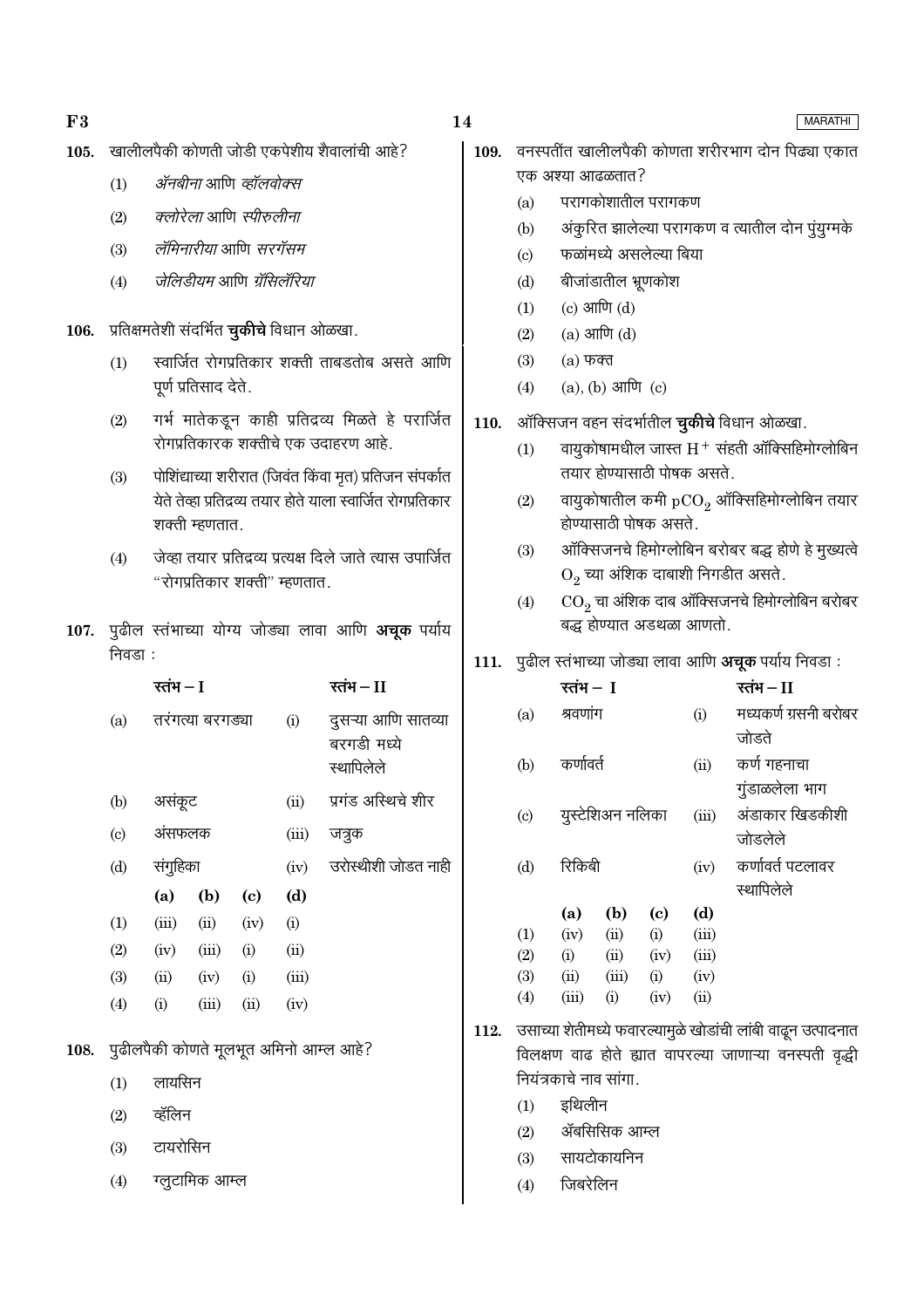| MARATHI |                                                                                        |              |             |                                      |                                |                                                                 | 15   |                                                        |                                      |                      |                                    |                     | F3                                                            |
|---------|----------------------------------------------------------------------------------------|--------------|-------------|--------------------------------------|--------------------------------|-----------------------------------------------------------------|------|--------------------------------------------------------|--------------------------------------|----------------------|------------------------------------|---------------------|---------------------------------------------------------------|
|         |                                                                                        |              |             |                                      |                                | 113. खोडाच्या तळापासून विकसित होणाऱ्या मुळांना                  | 118. | प्रथिन संश्लेषणातील स्थानांतरणातील पहिली पायरी ही आहे: |                                      |                      |                                    |                     |                                                               |
|         | म्हणतात.                                                                               |              |             |                                      |                                |                                                                 |      | (1)                                                    | tRNA चे अमिनोॲसिलेशन (अमिनो आम्लांचे |                      |                                    |                     |                                                               |
|         | (1)                                                                                    | आधार मुळे    |             |                                      |                                |                                                                 |      |                                                        |                                      | सक्रियीकरण)          |                                    |                     |                                                               |
|         | (2)                                                                                    | पार्श्व मुळे |             |                                      |                                |                                                                 |      | (2)                                                    |                                      | ॲन्टीकोडॉनला ओळखणे   |                                    |                     |                                                               |
|         | (3)                                                                                    | तंतूमय मुळे  |             |                                      |                                |                                                                 |      | (3)                                                    |                                      |                      |                                    |                     | रायबोसोमची लहान व मोठ्या घटकांची बांधणी                       |
|         | (4)                                                                                    | आदिमुळे      |             |                                      |                                |                                                                 |      | (4)                                                    |                                      | DNA रेणूची ओळख होणे. |                                    |                     |                                                               |
|         |                                                                                        |              |             |                                      |                                | 114. झुरळाचे डोके काढले तरी ते काही दिवस जिवंत राहू शकते        | 119. |                                                        |                                      |                      |                                    |                     | पुढील स्तंभांच्या जोड्या जुळवा आणि <b>अचूक</b> पर्याय निवडा : |
|         | कारण:                                                                                  |              |             |                                      |                                |                                                                 |      |                                                        | रतंभ $-I$                            |                      |                                    |                     | रतंभ $-II$                                                    |
|         | डोक्यामध्ये चेतासंस्थेचा थोडा भाग असतो आणि उरलेला<br>(1)<br>शरीराच्या अधरक बाजूस असतो. |              |             |                                      |                                |                                                                 | (a)  | ब्यूटीलिकम                                             | क्लोस्ट्रीडीअम                       |                      | (i)                                | सायक्लोस्पोरीन $-A$ |                                                               |
|         | (2)                                                                                    |              |             |                                      | भाग शरीराच्या पृष्ठबाजूस असतो. | डोक्यामध्ये चेतासंस्थेचा 1/3 भाग असतो, उरलेला                   |      | (b)                                                    | पॉलिस्पोरम                           | ट्रायकोडरमा          |                                    | (ii)                | ब्युटारिक आम्ल                                                |
|         | (3)                                                                                    | असतात.       |             |                                      |                                | झुरळाची अधिग्रासनळी गंडीका उदराच्या अधरक बाजूस                  |      | $\left( \circ \right)$                                 | मोनासकस<br>परप्युरिअस                |                      |                                    | (iii)               | सायट्रिक आम्ल                                                 |
|         | (4)                                                                                    |              |             | झुरळा मध्ये चेतासंस्था नसते.         |                                |                                                                 |      | (d)                                                    | ॲस्परजीलस निगर                       |                      |                                    | (iv)                | रक्तातील कोलेस्टेरॉल<br>कमी करणारा प्रतिनिधी                  |
|         |                                                                                        |              |             |                                      |                                | 115. शंकू रूपात बीजाणूपत्रांची मांडणी किंवा स्ट्रोबिलाई यामध्ये |      |                                                        | (a)                                  | (b)                  | $\left( \mathbf{c} \right)$        | (d)                 |                                                               |
|         | आढळते :                                                                                |              |             |                                      |                                |                                                                 |      | (1)                                                    | (i)                                  | (ii)                 | (iv)                               | (iii)               |                                                               |
|         | (1)                                                                                    | मार्केन्शिया |             |                                      |                                |                                                                 |      | (2)<br>(3)                                             | (iv)<br>(iii)                        | (iii)<br>(iv)        | (ii)<br>(ii)                       | (i)<br>(i)          |                                                               |
|         | (2)                                                                                    | इक्वीसेटम    |             |                                      |                                |                                                                 |      | (4)                                                    | (ii)                                 | (i)                  | (iv)                               | (iii)               |                                                               |
|         | (3)                                                                                    |              | सालव्हीनिया |                                      |                                |                                                                 | 120. | RuBisCo विकराच्या ऑक्सीडीकरणांच्या कार्यामुळे प्रकाशी  |                                      |                      |                                    |                     |                                                               |
|         | (4)                                                                                    | टेरिस        |             |                                      |                                |                                                                 |      |                                                        |                                      |                      |                                    |                     | श्वसन होते त्यामुळे __________ हे तयार होतात.                 |
| 116.    |                                                                                        |              |             |                                      |                                | युग्मनाक्ष जटिल या अवस्थेत विरघळले जाते :                       |      | 6-कार्बन असलेला 1 रेणू<br>(1)                          |                                      |                      |                                    |                     |                                                               |
|         | (1)                                                                                    | द्विसूत्रता  |             |                                      |                                |                                                                 |      | 4-कार्बन असलेला 1 रेणू आणि 2-कार्बन असलेला<br>(2)      |                                      |                      |                                    |                     |                                                               |
|         | (2)                                                                                    | तनुसूत्रता   |             |                                      |                                |                                                                 |      | 1 रेणू                                                 |                                      |                      |                                    |                     |                                                               |
|         | (3)                                                                                    | स्थूलसूत्रता |             |                                      |                                |                                                                 |      | (3)                                                    | 3-कार्बन असलेले 2 रेणू               |                      |                                    |                     |                                                               |
|         | (4)<br>युग्मसूत्रता                                                                    |              |             |                                      |                                |                                                                 | (4)  |                                                        | 3-कार्बन असलेला 1 रेणू               |                      |                                    |                     |                                                               |
| 117.    | रोगजनक सजीव आणि रोग यांच्या योग्य जोड्या लावा आणि<br><b>अचूक</b> पर्याय निवडा.         |              |             |                                      |                                |                                                                 | 121. |                                                        | घेऊन योग्य जोड्या लावा:              |                      |                                    |                     | वनस्पतींतील आवश्यक मूलद्रव्य आणि त्यांचे कार्य यांचा संदर्भ   |
|         |                                                                                        | रतंभ $-I$    |             |                                      |                                | रतंभ $-I$                                                       |      | (a)                                                    | लोह                                  |                      |                                    | (i)                 | जलप्रकाश विघटन                                                |
|         |                                                                                        |              |             |                                      |                                |                                                                 |      | (b)                                                    | झिंक                                 |                      |                                    | (ii)                | पराग अंकुरित होणे                                             |
|         | (a)                                                                                    | टायफॉइड      |             |                                      | (i)                            | वुकेरेरिआ                                                       |      | (c)                                                    | बोरॉन                                |                      |                                    | (iii)               | हरित द्रव्य तयार                                              |
|         | (b)                                                                                    | न्युमोनिआ    |             |                                      | (ii)                           | प्लास्मोडिअम                                                    |      |                                                        |                                      |                      |                                    |                     | होण्यास मदत करते                                              |
|         | (c)                                                                                    | फिलारीअस     |             |                                      | (iii)                          | साल्मोनेला                                                      |      | (d)                                                    | मँगनीज                               |                      |                                    | (iv)                | IAA चे जीवसंश्लेषण                                            |
|         | (d)                                                                                    | मलेरिआ       |             |                                      | (iv)                           | हिमोफिल्स                                                       |      |                                                        | योग्य पर्याय निवडा:                  |                      |                                    |                     |                                                               |
|         | (1)                                                                                    | (a)<br>(ii)  | (b)<br>(i)  | $\left( \mathbf{c} \right)$<br>(iii) | (d)<br>(iv)                    |                                                                 |      | (1)                                                    | (a)<br>(iii)                         | (b)<br>(iv)          | $\left( \mathrm{c}\right)$<br>(ii) | (d)<br>(i)          |                                                               |
|         | (2)                                                                                    | (iv)         | (i)         | (ii)                                 | (iii)                          |                                                                 |      | (2)                                                    | (iv)                                 | (i)                  | (ii)                               | (iii)               |                                                               |
|         | (3)                                                                                    | (i)          | (iii)       | (ii)                                 | (iv)                           |                                                                 |      | (3)                                                    | (ii)                                 | (i)                  | (iv)                               | (iii)               |                                                               |
|         | (4)                                                                                    | (iii)        | (iv)        | (i)                                  | (ii)                           |                                                                 |      | (4)                                                    | (iv)                                 | (iii)                | (ii)                               | (i)                 |                                                               |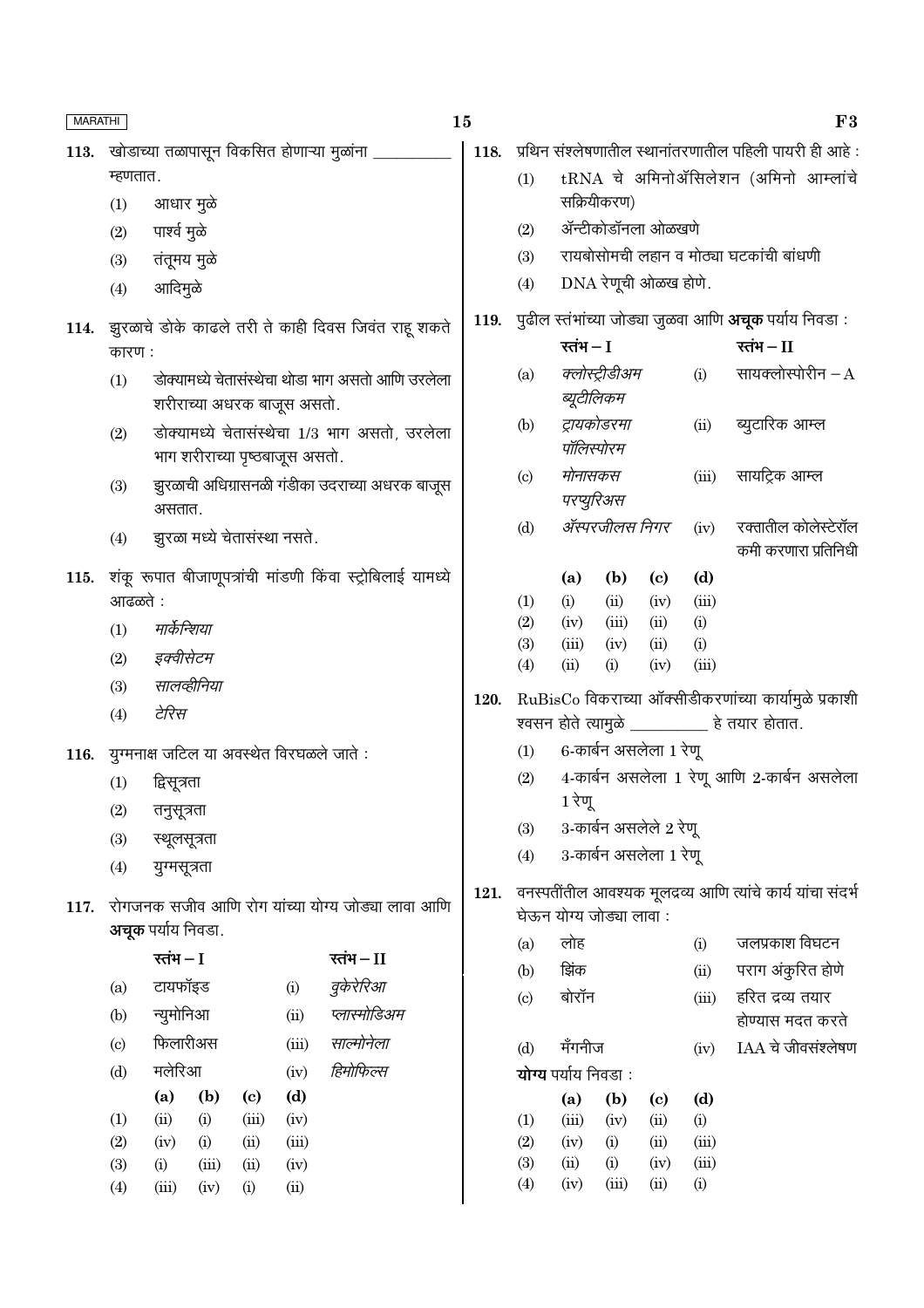| 122. | DNA (डीएनए) चे सर्पिलचे प्रतिलेखन करताना विलगीकरण<br>करण्यासाठी कोणते विकर उपयोगी ठरते?         | 127. |                                               | जर दोन सलग बेस पेअरमधील अंतर 0.34 nm आहे आणि<br>एका विशिष्ट सस्तन पेशीतील DNA द्विसर्पिलच्या बेस पेअरची |  |  |  |
|------|-------------------------------------------------------------------------------------------------|------|-----------------------------------------------|---------------------------------------------------------------------------------------------------------|--|--|--|
|      | DNA पॉलिमरेज                                                                                    |      |                                               | एकूण संख्या $6.6 \times 10^9$ bp आहे, तर DNA ची अंदाजे लांबी                                            |  |  |  |
|      | (1)                                                                                             |      |                                               | असेल.                                                                                                   |  |  |  |
|      | RNA पॉलिमरेज<br>(2)                                                                             |      | (1)                                           | $2.2$ मीटर                                                                                              |  |  |  |
|      | DNA (डी.एन.ए.) लायगेज<br>(3)                                                                    |      | (2)                                           | $2.7$ मीटर                                                                                              |  |  |  |
|      | DNA हेलिकेज<br>(4)                                                                              |      | (3)                                           | $2.0$ मीटर                                                                                              |  |  |  |
|      | 123. एस.एल. मिलर याने बंद चंबूत ही रसायने मिसळून त्याच्या<br>प्रयोगात अमिनो आम्ले तयार केली :   |      | (4)                                           | $2.5$ मीटर                                                                                              |  |  |  |
|      |                                                                                                 | 128. |                                               | दृश्यकेंद्रकी पेशींमध्ये ग्लायकोप्रोटीन व ग्लायकोलिपिड कोणत्या                                          |  |  |  |
|      | $600^{\circ}$ C तापमानात $\rm CH_{4}$ , $\rm H_{2}$ , $\rm NH_{3}$ आणि पाण्याचे<br>(1)<br>बाष्प |      | स्थानांत तयार होतात?                          |                                                                                                         |  |  |  |
|      |                                                                                                 |      | (1)                                           | गॉल्जी संकुल                                                                                            |  |  |  |
|      | 600°C तापमानात $CH_3$ , $H_2$ , NH <sub>3</sub> आणि पाण्याचे<br>(2)<br>बाष्प                    |      | (2)                                           | पॉलीसोम्स्                                                                                              |  |  |  |
|      | 800°C तापमानात $CH_4$ , $H_2$ , $NH_3$ आणि पाण्याचे<br>(3)                                      |      | (3)                                           | आंतर्द्रव्य जालिका                                                                                      |  |  |  |
|      | बाष्प                                                                                           |      | (4)                                           | पेरॉक्सिसोम्स्                                                                                          |  |  |  |
|      | 800°C तापमानात $CH_3$ , $H_2$ , NH <sub>4</sub> आणि पाण्याचे<br>(4)                             | 129. |                                               | पुढीलपैकी कोणते विधान <b>बरोबर नाही</b> ?                                                               |  |  |  |
|      | बाष्प                                                                                           |      | (1)                                           | कार्यरत इन्सुलिन मध्ये A आणि B शृंखला हायड्रोजन<br>बंधाने जोडलेल्या असतात.                              |  |  |  |
|      | 124. अन्नमार्गातील चषक पेशी रूपांतरीत झालेल्या आहेत. पुढीलपैकी<br>या पासून रूपांतरीत आहेत.      |      | (2)                                           | जनुकिय अभियांत्रिने केलेले इन्सुलिन <i>इ–कोलाय</i> मध्ये<br>निर्मिलेले असते.                            |  |  |  |
|      | कास्थिपेशी<br>(1)                                                                               |      | (3)                                           | माणसामध्ये इन्सुलिनचे उत्पादन प्रोइन्सुलिन असे होते.                                                    |  |  |  |
|      | संयुक्त अभिस्तर पेशी<br>(2)                                                                     |      | (4)                                           | प्रोइन्सुलिनला एक जास्त पेप्टाइड आहे त्यास                                                              |  |  |  |
|      | सरल पड़की पेशी<br>(3)                                                                           |      |                                               | C-पेप्टाइड (C-peptide) म्हणतात.                                                                         |  |  |  |
|      | स्तंभीय अभिस्तर पेशी<br>(4)                                                                     |      |                                               | 130. अयोग्य विधान ओळखा:                                                                                 |  |  |  |
|      | 125. घनाभरूप अभिस्तर सूक्ष्मउद्रोह (सूक्ष्मउद्वर्ध) येथे<br>आढळतात :                            |      |                                               | (1) रसकाष्ठ सर्वांत आतील द्वितीय प्रकाष्ठ असून त्यांचा<br>रंग फिकट असतो.                                |  |  |  |
|      | नेफ्रॉन ची समीप संवलित नलिका<br>(1)                                                             |      | (2)                                           | अंतःकाष्ठावर टॅनिन, रेझीन, तेले इत्यादींचा थर                                                           |  |  |  |
|      | युस्टेशिअन नलिका<br>(2)                                                                         |      |                                               | असल्यामुळे याचा रंग गडद असतो.                                                                           |  |  |  |
|      | आतड्याची अंतरबाजू<br>(3)                                                                        |      | (3)                                           | अंत:काष्ठ पाण्याचे वहन करत नाही पण त्या भक्कम<br>आधार देतात.                                            |  |  |  |
|      | लाळग्रंथीची नलिका<br>(4)                                                                        |      | (4)                                           | रसकाष्ठ पाणी व खनिजाचे वहन मूळांपासून पानांपर्यंत<br>करतात.                                             |  |  |  |
| 126. | प्रकाशावलंबी अभिक्रियेत, प्लास्टोक्वीनोन इलेक्ट्रॉन स्थानांतर                                   |      |                                               |                                                                                                         |  |  |  |
|      | या पासून करतात.                                                                                 | 131. | फ्लोरिडियन स्टार्चची रचना यांच्या समान असते : |                                                                                                         |  |  |  |
|      | $PS-I$ ते $NADP+$<br>(1)                                                                        |      | (1)                                           | मॅनिटॉल आणि अल्गिन                                                                                      |  |  |  |
|      | PS-I ते ATP सिंथेज<br>(2)                                                                       |      | (2)                                           | लॅमिनारीन आणि सेल्युलोज                                                                                 |  |  |  |
|      | PS-II ते $\mathrm{Cytb}_6$ िसंकुल<br>(3)                                                        |      | (3)                                           | स्टार्च आणि सेल्युलोज                                                                                   |  |  |  |

 $16\phantom{.}$ 

 $\mathrm{PS}\text{-}\mathrm{II}$  ते  $\mathrm{Cytb}_6\mathrm{f}$  संकुल  $(3)$ 

 $\bf{F3}$ 

 $\mathrm{Cytb}_6\mathrm{f}$  संकुल ते PS-I  $(4)$ 

अमायलोपेक्टिन आणि ग्लायकोजेन

 $(4)$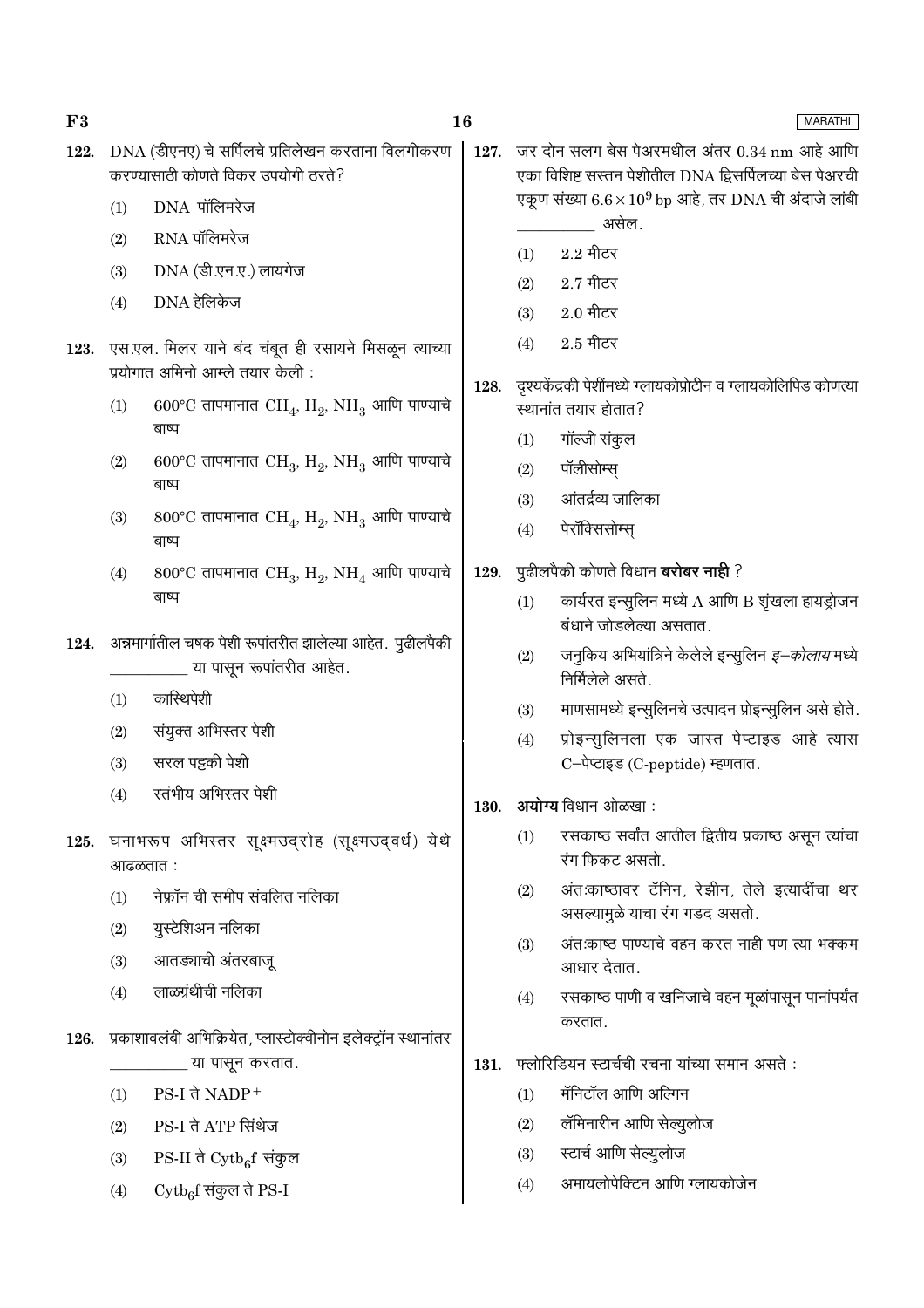| <b>MARATHI</b> |                             |                                             |                            |                            |               |                |                                                            |  |
|----------------|-----------------------------|---------------------------------------------|----------------------------|----------------------------|---------------|----------------|------------------------------------------------------------|--|
| 132.           |                             | अर्धसूत्री विभाजनास धरून योग्य जोड्या लावा: |                            |                            |               |                |                                                            |  |
|                | (a)                         | युग्मसूत्रता                                |                            | समाप्तीकरण                 |               |                |                                                            |  |
|                | (b)                         | स्थूलसूत्रता                                |                            |                            | (ii)          | व्यत्यासिका    |                                                            |  |
|                | $\left( \mathrm{c} \right)$ | द्विसूत्रता                                 |                            |                            | (iii)         |                | जीन विनिमय                                                 |  |
|                | (d)                         | अपगतिका                                     |                            |                            | (iv)          |                | गुणसूत्री संयोजन                                           |  |
|                |                             | खालीलपैकी <b>योग्य</b> पर्याय निवडा:        |                            |                            |               |                |                                                            |  |
|                |                             | (a)                                         | $\left( \mathbf{b}\right)$ | $\left( \mathrm{e}\right)$ | (d)           |                |                                                            |  |
|                | (1)                         | (i)                                         | (ii)                       | (iv)                       | (iii)         |                |                                                            |  |
|                | (2)                         | (ii)                                        | (iv)                       | (iii)                      | (i)           |                |                                                            |  |
|                | (3)<br>(4)                  | (iii)<br>(iv)                               | (iv)<br>(iii)              | (i)<br>(ii)                | (ii)<br>(i)   |                |                                                            |  |
|                |                             |                                             |                            |                            |               |                |                                                            |  |
| 133.           | निवडा :                     |                                             |                            |                            |               |                | पुढील स्तंभाच्या योग्य जोड्या जुळवा आणि <b>अचूक</b> पर्याय |  |
|                |                             | रतंभ $-I$                                   |                            |                            |               | रतंभ $-I$      |                                                            |  |
|                | (a)                         |                                             | इओसिनोफिल                  |                            | (i)           |                | दाह प्रतिक्रिया                                            |  |
|                | (b)                         |                                             | आम्लारिरंज                 |                            | (ii)          | बृहद भक्षी     |                                                            |  |
|                | $\left( \mathrm{c}\right)$  |                                             | उदासीनरागी पेशी            |                            | (iii)         | हिस्टामायनेज   |                                                            |  |
|                |                             |                                             |                            |                            |               | विनाशकारी विकर |                                                            |  |
|                |                             |                                             |                            |                            |               | वितरीते        |                                                            |  |
|                | (d)                         |                                             | लसिका पेशी                 |                            | (iv)          |                | हिस्टामिन असणारे                                           |  |
|                |                             |                                             |                            |                            |               | कण वितरते      |                                                            |  |
|                |                             | (a)                                         | (b)                        | (c)                        | (d)           |                |                                                            |  |
|                | (1)<br>(2)                  | (i)<br>(ii)                                 | (ii)<br>(i)                | (iv)<br>(iii)              | (iii)<br>(iv) |                |                                                            |  |
|                | (3)                         |                                             | $(iii)$ $(iv)$             | (ii)                       | (i)           |                |                                                            |  |
|                | (4)                         | (iv)                                        | (i)                        | (ii)                       | (iii)         |                |                                                            |  |
| 134.           |                             |                                             |                            |                            |               |                | वाढीच्या या अवस्थेत वाढीचा दर सर्वात जास्त असतो :          |  |
|                | (1)                         | वृद्धावस्था                                 |                            |                            |               |                |                                                            |  |
|                | (2)                         | सुप्तावस्था                                 |                            |                            |               |                |                                                            |  |
|                | (3)                         |                                             | घातांकी अवस्था             |                            |               |                |                                                            |  |
|                | (4)                         |                                             | विलंब अवस्था               |                            |               |                |                                                            |  |
| 135.           |                             | योग्य जोड्या लावा:                          |                            |                            |               |                |                                                            |  |
|                | (a)                         |                                             | अभिक्रियांची संदमके        |                            |               | (i)            | रायसीन                                                     |  |
|                | (b)                         |                                             |                            | पेप्टाईड बंध असलेला        |               | (ii)           | मेलोनेट                                                    |  |
|                | $\left( c\right)$           |                                             | कवकांच्या पेशी             |                            |               | (iii)          | कायटीन                                                     |  |
|                |                             |                                             | आवरणातील घटक               |                            |               |                |                                                            |  |
|                | (d)                         |                                             | द्वितीयक चयापचयित          |                            |               | (iv)           | कोलॅंजेन                                                   |  |
|                |                             | खालीलपैकी <b>योग्य</b> पर्याय निवडा :       |                            |                            |               |                |                                                            |  |
|                |                             | (a)                                         | (b)                        | $\left( \mathrm{c}\right)$ | (d)           |                |                                                            |  |
|                | (1)                         | (iii)                                       | (iv)                       | (i)                        | (ii)          |                |                                                            |  |
|                | (2)                         | (ii)                                        | (iii)                      | (i)                        | (iv)          |                |                                                            |  |
|                | (3)                         | (ii)                                        | (iv)                       | (iii)                      | (i)           |                |                                                            |  |

 $(4)$ 

 $(iii)$ 

 $(i)$ 

 $(ii)$ 

 $(iv)$ 

17

136. पेशी चक्रातून काही विभाजन होणाऱ्या पेशी बाहेर पडून सुप्त प्रावस्थेत जातात. याला (G<sub>0</sub>) सुप्त प्रावस्था असे म्हणतात. ही नंतर होते. प्रावस्था

- $(1)$ S प्रावस्थे
- $(2)$  $\mathrm{G}_2$  प्रावस्थे
- $M$  प्रावस्थे  $(3)$
- $G_1$  प्रावस्थे  $(4)$
- 137. पुढीलपैकी मूत्रलता प्रतिबंधासाठी कोणते मदत योग्य आहे?
	- ॲट्रीयल नॅट्रीयुरेटिक घटक वाहिनी आकुंचनास कारण  $(1)$ आहे
	- $JG$  पेशी रेनिन कमी प्रमाणात स्रवतात.  $(2)$
	- ADH (अेडीएच) कमी स्रवणामुळे जास्त पाणी पुनर्शोषिले  $(3)$ जाते.
	- अल्डोस्टेरोन मुळे  $Na$ + चे आणि पाण्याचे पुनर्शोषण  $(4)$ वृक्क नलीका मधून होते.
- व्हायरॉइड्स संदर्भात खालीलपैकी कोणते **बरोबर** आहे? 138.
	- त्यांत DNA प्रथिनांच्या वेष्टित असतो.  $(1)$
	- त्यांत मुक्त DNA प्रथिनांच्या कवचाशिवाय असतो.  $(2)$
	- त्यांत RNA प्रथिनांच्या वेष्टित असतो.  $(3)$
	- त्यांत मुक्त RNA प्रथिनांच्या कवचाशिवाय असतो.  $(4)$
- प्लाझमोडिअमची मानवी शरीरात प्रवेशणारी संक्रमण संसर्ग अवस्था 139. आहे.
	- मादी युग्मपेशी (मादी गॅमिटोसाइट)  $(1)$
	- नर युग्मपेशी (नर गॅमिटोसाइट)  $(2)$
	- ट्रोफोझोइटस  $(3)$
	- स्पोरोझोइटस  $(4)$
- खालीलपैकी कोणते विधान **बरोबर** आहे? 140.
	- ॲडेनाईन थायमाईन बरोबर तीन H-बंधांनी जोडतो.  $(1)$
	- ॲडेनाईन थायमाईन बरोबर जोडत नाही.  $(2)$
	- ॲडेनाईन थायमाईन बरोबर दोन H-बंधांनी जोडतो.  $(3)$
	- ॲडेनाईन थायमाईन बरोबर एका H-बंधांनी जोडतो.  $(4)$
- 141. पेंग्वीनचे आणि डॉलफिनचे फ्लिपर ही उदाहरणे ची आहेत.
	- औद्योगिकश्यामलता  $(1)$
	- नैसर्गिक निवड  $(2)$
	- अनुकूल विकिरण  $(3)$
	- समकेंद्री उत्क्रांती  $(4)$

F<sub>3</sub>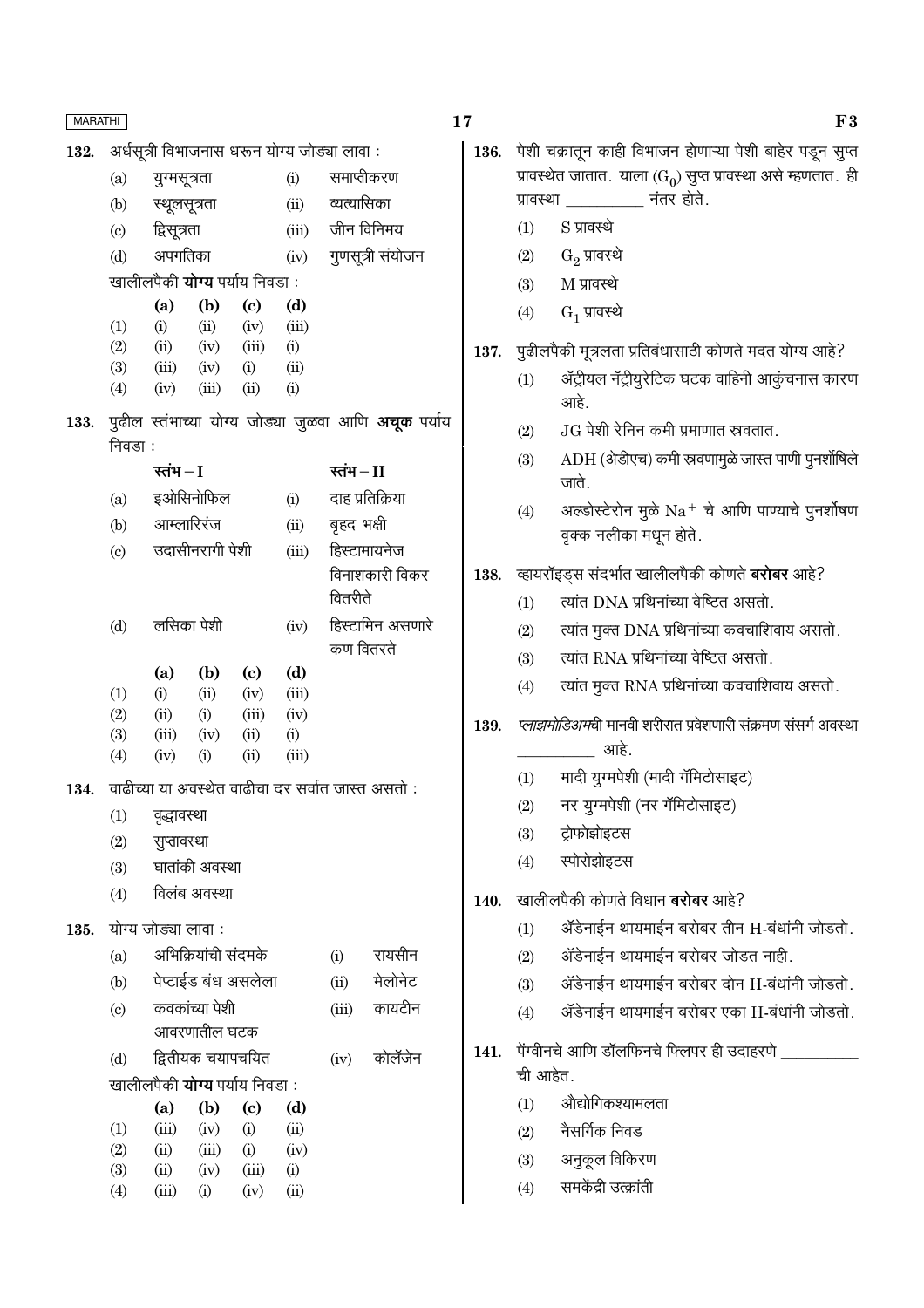### 18

- 1987 मध्ये मॉन्ट्रीयल (नियम) प्रोटोकॉल याच्या नियंत्रणासाठी 142. अधिकृत झाला :
	- हरित गृह वायूंचे मोचन करण्यावर  $(1)$
	- $(2)$ ई–कचरा विल्हेवाट करण्यावर
	- एका देशातून दुसऱ्या देशात जनुकीय दृष्ट्या सुधारित  $(3)$ केलेल्या सजीवांचे वहन करण्याकरिता
	- ओझोन वायुचे घटन करणाऱ्या पदार्थांचे  $(4)$

143. रिस्ट्रिक्शन विकर संदर्भात **चुकीचे** विधान ओळखा.

- ते जनुकीय अभियांत्रिकी मध्ये वापरले जातात.  $(1)$
- $(2)$ चिकट बाजू DNA (डीएनए) लायगेजने जोडल्या जातात.
- प्रत्येक रिस्ट्रिक्शन विकर DNA (डीएनए) अनुक्रमाची  $(3)$ तपासणी करून कार्य करते
- ते DNA स्टूँड पॅलीन्डोमिक ठिकाणी कापते.  $(4)$
- 144. कोणत्या पद्धतीने बिकानेरी मेंढी (मादी) आणि मरीनो मेंढा (नर) यापासून हिसारडेल निपज तयार केलेली आहे?
	- $(1)$ संकर प्रजनन
	- $(2)$ अंत: प्रजनन
	- $(3)$ बाह्य प्रजनन
	- $(4)$ उत्परिवर्तनीय प्रजनन
- पुढीलपैकी **अचूक** सजीव ओळखा जो मानवी हस्तक्षेपामुळे झालेल्या 145. वातावरणातील बदलांमुळे उत्क्रांत झाला आहे:
	- गॅलेपॅगोस बेटा वरील डार्विनच्या फिंचेस  $(a)$
	- तणनाशक प्रतिरोधक तण  $(b)$
	- रसायन औषधी प्रतिरोधक सुस्पष्ट केंद्रक असलेले  $(c)$
	- कुत्र्यांसारखे मानव–निर्मित पाळीव प्राण्यांचे संकर  $(d)$
	- (b), (c) आणि (d)  $(1)$
	- $(2)$ फक्त $(d)$
	- फक्त $(a)$  $(3)$
	- $(a)$  आणि  $(c)$  $(4)$
- 146. द्वितीयक अंडपेशीच्या अर्धसूत्री विभाजनाचा एक भाग \_ पूर्ण होतो.
	- यग्मनज तयार झाल्यानंतर  $(1)$
	- शूक्राणूचे अंड्याबरोबर विलयन होताना  $(2)$
	- अंडउत्सर्गापूर्वी (अंडविमोचना पूर्वी)  $(3)$
	- प्रयुग्मनाचे वेळी  $(4)$
- 147. परिसंस्थेतील एकूण प्राथमिक निर्मिती दर व निव्वळ प्राथमिक निर्मिती दरा संदर्भात खालीलपैकी कोणते विधान **बरोबर** आहे ?
	- एकूण प्राथमिक निर्मिती व निव्वळ प्राथमिक निर्मिती हे  $(1)$ सर्व समान आहेत
	- एकूण प्राथमिक निर्मिती व निव्वळ प्राथमिक निर्मितीत  $(2)$ काहीच संबंध नसतो.
	- एकूण प्राथमिक निर्मिती ही निव्वळ प्राथमिक निर्मितीपेक्षा  $(3)$ नेहमी कमी असते.
	- एकूण प्राथमिक निर्मिती ही निव्वळ प्राथमिक निर्मितीपेक्षा  $(4)$ नेहमी जास्त असते.
- जीन 'I' जो ABO रक्तगट नियंत्रण करतो त्यांच्याशी संदर्भिय 148. **चुकीचे** विधान शोधा.
	- जेव्हा  $I^A$  आणि  $I^B$  एकत्र असतात तेव्हा ते समान  $(1)$ प्रकारची शर्करा व्यक्त करतात.
	- युग्म 'i' कोणतीही शर्करा निर्मित नाही.  $(2)$
	- जीन (I) तीन यूग्मविकल्प आहेत.  $(3)$
	- एका व्यक्तीमध्ये तीन पैकी दोन युग्मविकल्प असतील.  $(4)$
- 149. पुढील स्तंभांच्या योग्य जोड्या जुळवा आणि अचूक पर्याय निवडा :

|                           | रतंभ — I     |                 |          |       | रतंभ – II      |
|---------------------------|--------------|-----------------|----------|-------|----------------|
| (a)                       |              | पियुषिका ग्रंथी |          | (i)   | ग्रेव्हचा आजार |
| (b)                       | अवट्र ग्रंथी |                 |          | (ii)  | मधुमेह         |
| $\left( \text{c} \right)$ |              | अधिवृक्क ग्रंथी |          | (iii) | बहुमूत्रता     |
| (d)                       | स्वादुपिंड   |                 |          | (iv)  | ॲडीसनचा आजार   |
|                           | (a)          | (b)             | (c)      | (d)   |                |
| (1)                       | (iii)        | (i)             | (iv)     | (ii)  |                |
| (2)                       | (ii)         | (i)             | (iv)     | (iii) |                |
| (3)                       | (iv)         | (iii)           | (i)      | (ii)  |                |
| (4)                       | (iii)        | (ii)            | $\rm(i)$ | (iv)  |                |

- 150. रॉबर्ट मे यांच्या मते भूमंडळावर एकूण जाति विविधता ही साधारण इतकी आहे :
	- $(1)$  $50$  दशलक्ष
	- $(2)$ 7 दशलक्ष
	- $(3)$  $1.5$  दशलक्ष
	- $20$  दशलक्ष  $(4)$
- 151. बीजांडाच्या कायेला चिकटलेल्या बीजांडवृंताचा भाग हा आहे:
	- न्यूसेलस  $(1)$
	- निभाग  $(2)$
	- नाभिका  $(3)$
	- बीजांडद्वार  $(4)$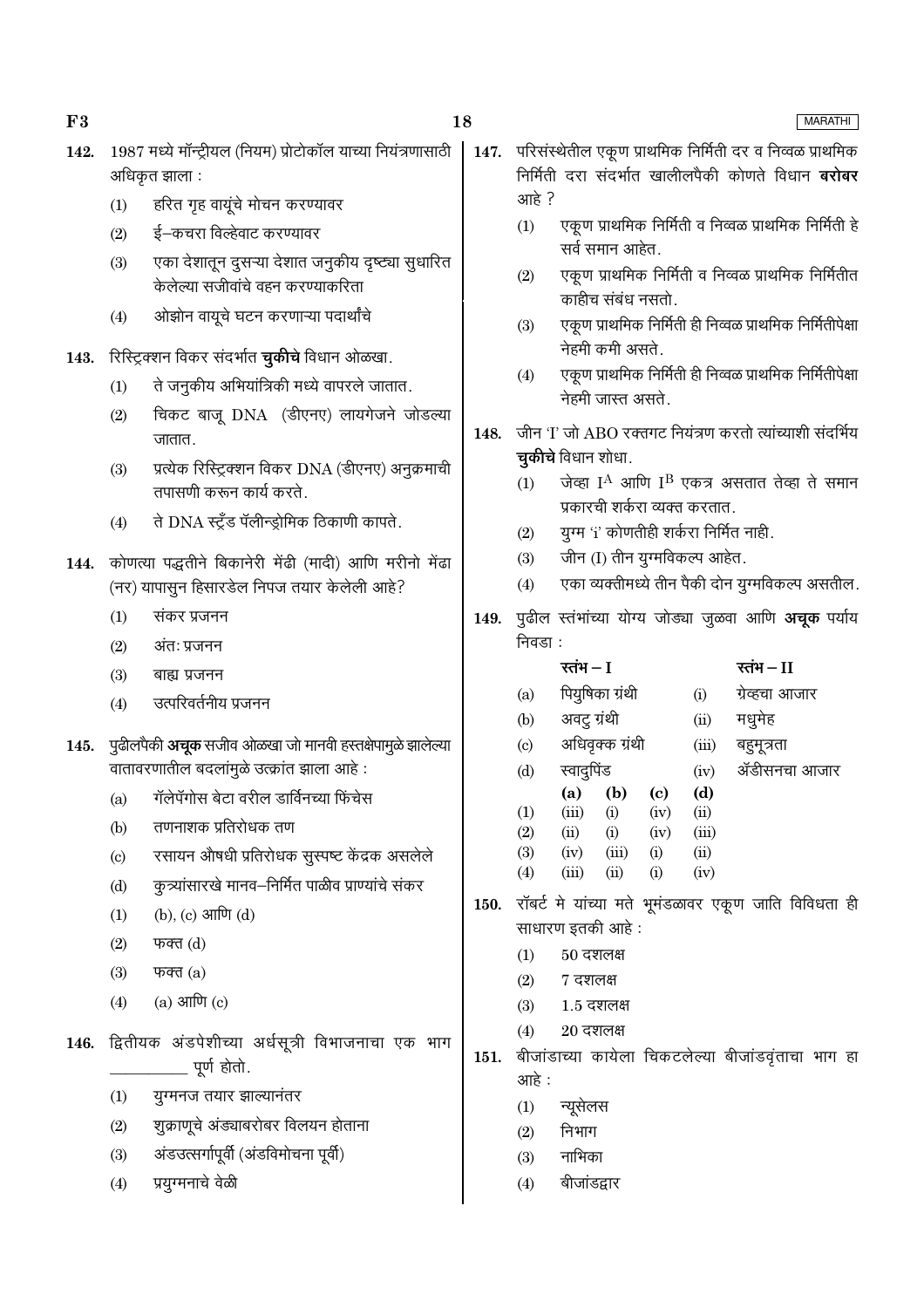| <b>MARATHI</b> |                             |              |                                                  |                            |              |               |                                                                 | 19   |            |                     |                    |                                                         |                          |       |                                                          | F3 |
|----------------|-----------------------------|--------------|--------------------------------------------------|----------------------------|--------------|---------------|-----------------------------------------------------------------|------|------------|---------------------|--------------------|---------------------------------------------------------|--------------------------|-------|----------------------------------------------------------|----|
| 152.           |                             |              |                                                  |                            |              |               | पुढील स्तंभांच्या योग्य जोड्या जुळवा आणि <b>योग्य</b> पर्याय    | 156. |            |                     |                    | अंतर्वेशी पिंडा संदर्भात कोणते विधान <b>चुकीचे</b> आहे? |                          |       |                                                          |    |
|                | निवडा:                      |              |                                                  |                            |              |               |                                                                 |      | (1)        |                     |                    | ते पेशीद्रव्यांत मुक्त असतात.                           |                          |       |                                                          |    |
|                |                             | रतंभ $-I$    |                                                  |                            |              |               | रतंभ $-I$                                                       |      | (2)        |                     |                    |                                                         |                          |       | ते पेशीद्रव्यांतील राखीव घटकांचे प्रतिरूप करतात.         |    |
|                | (a)                         |              | विविधाहारी झुंडीने येणारी                        |                            |              | (i)           | ॲस्टेरिआस                                                       |      | (3)        |                     |                    | ते कोणत्याही पटलांनी वेष्टित नाहीत.                     |                          |       |                                                          |    |
|                | (b)                         | कीड          | प्रौढ अरिय संमिती दर्शवितो                       |                            |              | (ii)          | विंचू                                                           |      | (4)        |                     |                    |                                                         |                          |       | त्यांचा सहभाग अन्न कणांचा अंतर्ग्रहण करण्यात आहे.        |    |
|                |                             |              | आणि अळीमध्ये द्विपार्श्व                         |                            |              |               |                                                                 | 157. |            |                     |                    | यांत अर्ध निम्न अंडाशय असते.                            |                          |       |                                                          |    |
|                |                             | समिती        |                                                  |                            |              |               |                                                                 |      | (1)        | सूर्यफूल            |                    |                                                         |                          |       |                                                          |    |
|                | $\left( \mathrm{c} \right)$ |              | बुक लंग (पुस्तक फुफ्फुसे)                        |                            |              | (iii)         | टीनोप्लाना                                                      |      | (2)        | प्लम                |                    |                                                         |                          |       |                                                          |    |
|                | (d)                         |              | जैवदीप्तीमानता                                   |                            |              | (iv)          | लोकस्टा                                                         |      | (3)        | वांगे               |                    |                                                         |                          |       |                                                          |    |
|                |                             | (a)          | (b)                                              | $\left( \mathrm{c}\right)$ | (d)          |               | (टोळ)                                                           |      | (4)        | मोहरी               |                    |                                                         |                          |       |                                                          |    |
|                | (1)                         | (iii)        | (ii)                                             | (i)                        | (iv)         |               |                                                                 | 158. |            |                     |                    |                                                         |                          |       | तृणभूमि परिसंस्थेतील पोषण पातळींचे व त्यातील जाति        |    |
|                | (2)<br>(3)                  | (ii)<br>(i)  | (i)<br>(iii)                                     | (iii)<br>(ii)              | (iv)<br>(iv) |               |                                                                 |      |            |                     |                    | उदाहरणांच्या <b>योग्य</b> जोड्या लावा.                  |                          |       |                                                          |    |
|                | (4)                         | (iv)         | (i)                                              | (ii)                       | (iii)        |               |                                                                 |      | (a)        |                     | चतुर्थ पोषण पातळी  |                                                         |                          | (i)   | कावळा                                                    |    |
| 153.           |                             |              |                                                  |                            |              |               | जीवनाच्या उत्क्रांतीत भ्रौणिकीय पुराव्यांना ह्याने नामंजुरी     |      | (b)        |                     | द्वितीय पोषण पातळी |                                                         |                          | (ii)  | गिधाड                                                    |    |
|                | दिली :                      |              |                                                  |                            |              |               |                                                                 |      | (c)        |                     | प्रथम पोषण पातळी   |                                                         |                          | (iii) | ससा                                                      |    |
|                | (1)                         |              | चार्ल्स डार्विन                                  |                            |              |               |                                                                 |      | (d)        |                     | तृतीय पोषण पातळी   |                                                         |                          | (iv)  | गवत                                                      |    |
|                | (2)                         | ओपॅरिन       |                                                  |                            |              |               |                                                                 |      |            | योग्य पर्याय निवडा: |                    |                                                         |                          |       |                                                          |    |
|                | (3)                         |              | कार्ल इन्स्ट वॉन बायर                            |                            |              |               |                                                                 |      |            | (a)                 | (b)                | $\left( \mathrm{c}\right)$                              | (d)                      |       |                                                          |    |
|                | (4)                         |              | ॲलफ्रेड वॉलेस                                    |                            |              |               |                                                                 |      | (1)        | (iv)                | (iii)              | (ii)                                                    | (i)                      |       |                                                          |    |
| 154.           |                             |              |                                                  |                            |              |               | जैवतंत्रज्ञात वापरलेल्या सजीवांची व त्यांच्या उपयोगाच्या जोड्या |      | (2)<br>(3) | (i)<br>(ii)         | (ii)<br>(iii)      | (iii)<br>(iv)                                           | (iv)<br>(i)              |       |                                                          |    |
|                | लावा :                      |              |                                                  |                            |              |               |                                                                 |      | (4)        | (iii)               | (ii)               | (i)                                                     | (iv)                     |       |                                                          |    |
|                | (a)                         |              | <i>बॅसिलस थुरिन्जेंसिस</i> (i)<br>थरमस ॲक्वेटीकस |                            |              |               | क्लोनींग वाहक                                                   |      |            |                     |                    |                                                         |                          |       | रात्रीच्या समयी व भल्या पहाटे गवताच्या पात्यांवर दवबिंदू |    |
|                | (b)                         |              |                                                  |                            | (ii)         | निर्मिती      | पहिल्या $rDNA$ रेणूची                                           | 159. |            |                     |                    |                                                         |                          |       | तयार होऊन जलोत्सर्जन होण्यास _________ ही प्रक्रिया      |    |
|                | (c)                         |              | ॲग्रोबॅक्टेरियम                                  |                            | (iii)        |               | $DNA$ पॉलीमरेज                                                  |      |            | कारणीभूत आहे.       |                    |                                                         |                          |       |                                                          |    |
|                |                             |              | टुमिफॅसीन्स                                      |                            |              |               |                                                                 |      | (1)        | अंतःशोषण            |                    |                                                         |                          |       |                                                          |    |
|                | (d)                         | साल्मोनेला   |                                                  |                            | (iv)         | क्राय प्रथिने |                                                                 |      | (2)        | रससंकोच             |                    |                                                         |                          |       |                                                          |    |
|                |                             |              | टायफीम्युरियम                                    |                            |              |               |                                                                 |      | (3)        | बाष्पोत्सर्जन       |                    |                                                         |                          |       |                                                          |    |
|                |                             | (a)          | खालीलपैकी <b>योग्य</b> पर्याय निवडा:<br>(b)      | $\left( \mathrm{c}\right)$ | (d)          |               |                                                                 |      | (4)        | मूलदाब              |                    |                                                         |                          |       |                                                          |    |
|                | (1)                         | (iii)        | (ii)                                             | (iv)                       | (i)          |               |                                                                 | 160. |            |                     |                    | खालीलपैकी <b>योग्य</b> जोडी निवडा:                      |                          |       |                                                          |    |
|                | (2)                         | (iii)        | (iv)                                             | (i)                        | (ii)         |               |                                                                 |      | (1)        | न्युक्लीएज          |                    |                                                         |                          |       | DNA च्या दोन                                             |    |
|                | (3)<br>(4)                  | (ii)<br>(iv) | (iv)<br>(iii)                                    | (iii)<br>(i)               | (i)<br>(ii)  |               |                                                                 |      |            |                     |                    |                                                         |                          |       | धाग्यांना दुभागतो                                        |    |
| 155.           | नाही $?$                    |              |                                                  |                            |              |               | खालीलपैकी कोणते बीजसुप्तावस्थेला कारणीभूत संदमक घटक             |      | (2)        |                     | एक्सोन्युक्लीएज    |                                                         | $\blacksquare$           |       | DNA रेणूंमध्ये विशिष्ट<br>बिंदूवर कापतो                  |    |
|                | (1)<br>(2)                  |              | फीनॉलीक आम्ल<br>पॅरा-ॲस्कोर्बिक आम्ल             |                            |              |               |                                                                 |      | (3)        | लायगेज              |                    |                                                         | $\overline{\phantom{a}}$ | जोडतो | दोन DNA रेणूंना                                          |    |
|                | (3)<br>(4)                  |              | जिबरेलिक आम्ल<br>ॲबसिसिक आम्ल                    |                            |              |               |                                                                 |      | (4)        | पॉलीमरेज            |                    |                                                         |                          | कापतो | $DNA$ ला तुकड्यांमध्ये                                   |    |
|                |                             |              |                                                  |                            |              |               |                                                                 |      |            |                     |                    |                                                         |                          |       |                                                          |    |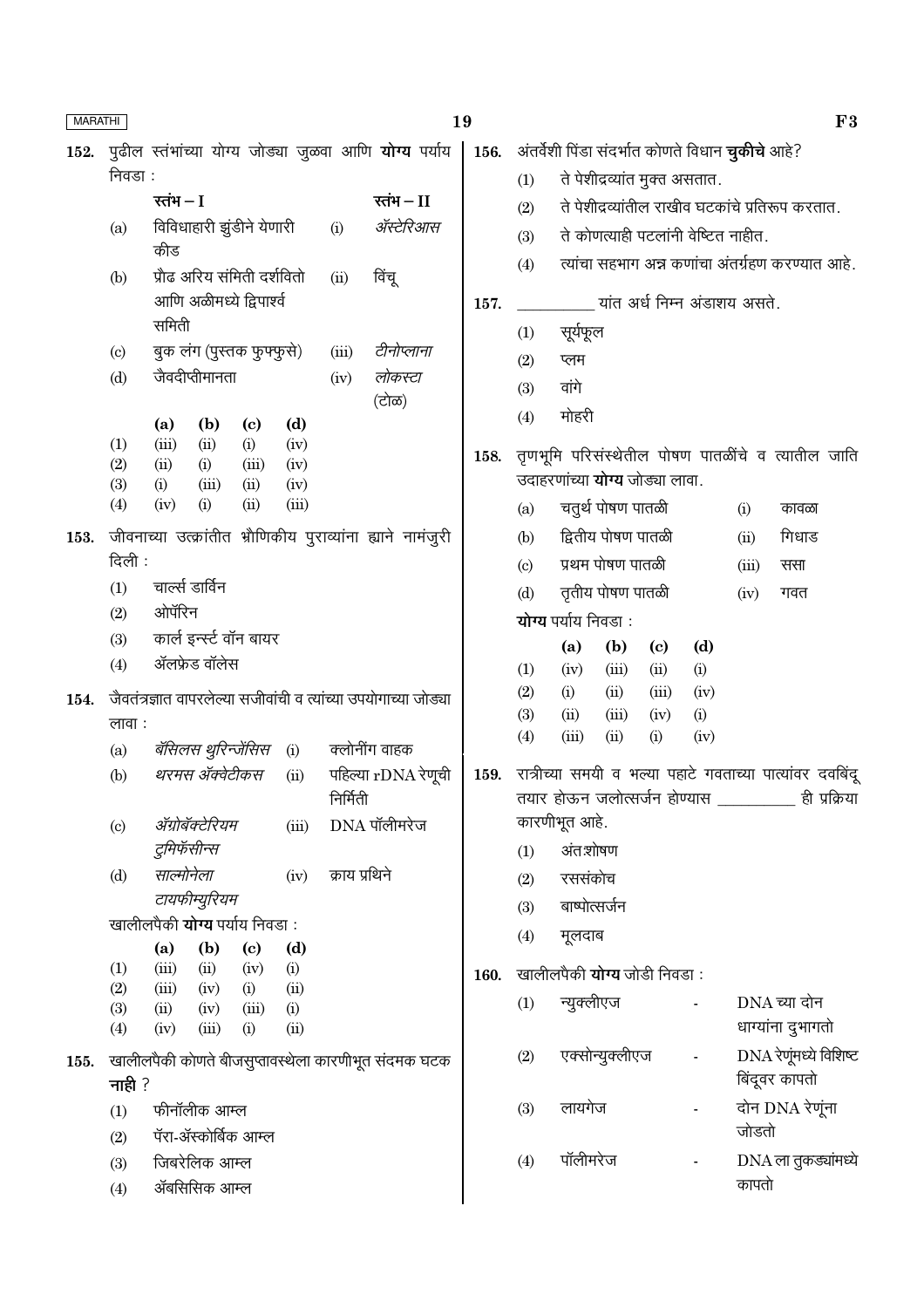| F3   |                            |                                                                                                                              | 20   |                                                                                    | <b>MARATHI</b>                                                                                                             |  |  |  |
|------|----------------------------|------------------------------------------------------------------------------------------------------------------------------|------|------------------------------------------------------------------------------------|----------------------------------------------------------------------------------------------------------------------------|--|--|--|
| 161. | आढळतात :                   | वनस्पतींच्या आडव्या छेदात खालीलपैकी या शरीररचना                                                                              | 165. | तो                                                                                 | वैशिष्ट्यपूर्ण पॅलींड्रोमिक अनुक्रम EcoRI ने ओळखला जातो                                                                    |  |  |  |
|      | (a)                        | संवहनी पूलांची संख्या बरीच असून ती आधारविभाजी<br>ऊतींमध्ये विखुरलेली असून प्रत्येक संवहनी पूला<br>सभोवती दृढऊतींचे आवरण आहे. |      | (1)<br>(2)                                                                         | $5'$ - $CTTAAG$ - $3'$<br>3' - GAATTC - 5'<br>$5'$ - GGATCC - $3'$<br>3' - CCTAGG - 5'                                     |  |  |  |
|      | (b)                        | आधार ऊतीमध्ये खूप प्रमाणात मूलऊती आहेत.                                                                                      |      | (3)                                                                                | 5'- GAATTC - 3'<br>$3'$ - $CTTAAG$ - $5'$                                                                                  |  |  |  |
|      | $\left( \mathrm{c}\right)$ | संवहनी पूल एकत्रिज्य आणि बंदिस्त आहेत.                                                                                       |      | (4)                                                                                | 5' - GGAACC - 3'<br>3' - CCTTGG - 5'                                                                                       |  |  |  |
|      | (d)                        | रसवाहिनीत मूलऊती नाहीत.                                                                                                      | 166. |                                                                                    | ग्लायकोसिडिक बंध व पेप्टाइड बंध असलेले पदार्थ अनुक्रमे                                                                     |  |  |  |
|      |                            | हा वनस्पतींतील कोणता विभाग व तो कोणता शरीराचा भाग<br>आहे हे ओळखा:                                                            |      | ओळखा.<br>(1)                                                                       | सेल्युलोज, लेसिथिन                                                                                                         |  |  |  |
|      | (1)                        | द्विबीजपत्री खोड                                                                                                             |      | (2)                                                                                | इन्युलिन, इन्सुलिन                                                                                                         |  |  |  |
|      | (2)                        | द्विबीजपत्री मूळ                                                                                                             |      | (3)<br>(4)                                                                         | कायटिन, कोलेस्टेरॉल<br>ग्लिसेरॉल, ट्रीपसिन                                                                                 |  |  |  |
|      | (3)                        | एकबीजपत्री खोड                                                                                                               |      |                                                                                    |                                                                                                                            |  |  |  |
|      | (4)                        | एकबीजपत्री मूळ                                                                                                               | 167. |                                                                                    | शेंगवर्गीय वनस्पतींच्या मुळांतील गाठींमध्ये नायट्रोजीनेस विकरांच्या<br>चयापचयात हे घटक तयार होतात :<br>अमोनिया आणि ऑक्सिजन |  |  |  |
| 162. | केली :                     | वंशागतीचा गुणसूत्रीय सिद्धांतांची प्रयोगातून पडताळणी यांनी                                                                   |      | (1)<br>(2)<br>(3)                                                                  | अमोनिया आणि हायड्रोजन<br>फक्त अमोनिया                                                                                      |  |  |  |
|      | (1)                        | बोव्हेरी                                                                                                                     |      | (4)                                                                                | फक्त नायट्रेट                                                                                                              |  |  |  |
|      | (2)                        | मॉरगन                                                                                                                        | 168. | कारण होते?                                                                         | पुढीलपैकी कोणत्या संप्रेरकाची पातळी अंडोत्सर्गास (अंडविमोचन)                                                               |  |  |  |
|      | (3)                        | मेंडेल                                                                                                                       |      | (1)                                                                                | LH (एल एच्) चे कमी संहतीकरण                                                                                                |  |  |  |
|      | (4)                        | सुतॉन                                                                                                                        |      | (2)                                                                                | FSH (एफ एस एच) चे कमी संहतीकरण                                                                                             |  |  |  |
| 163. |                            | बॅसिलस थुरिन्जेंसिस (Bt) चा विषयुक्त जीन घालून विकसित                                                                        |      | (3)                                                                                | इस्ट्रोजेनचे जास्त संहतीकरण                                                                                                |  |  |  |
|      |                            | केलेली ((Bt) बीटी कापूस जात/कापसाचा वाण) (Bt) कापूस                                                                          |      | (4)                                                                                | प्रोजेस्टेरॉनचे जास्त संहतीकरण                                                                                             |  |  |  |
|      |                            | हा साठी प्रतिरोधक आहे.                                                                                                       | 169. | संघ कॉर्डेटा (समपृष्ठरज्जूधारी) करीता  पुढीलपैकी कोणती विधाने<br><b>सत्य</b> आहेत? |                                                                                                                            |  |  |  |
|      | (1)                        | वनस्पती नेमॅटोडस                                                                                                             |      | (a)                                                                                | युरोकॉरडेटा मध्ये समपृष्ठरज्जू डोक्यापासून शेपटीपर्यंत                                                                     |  |  |  |
|      | (2)                        | कीटक भक्षक                                                                                                                   |      |                                                                                    | पसरलेला असतो आणि संपूर्ण जीवनभर अस्तित्वात                                                                                 |  |  |  |
|      | (3)                        | कीटकयुक्त कीड                                                                                                                |      | (b)                                                                                | असतो.<br>पृष्ठवंशीय प्राण्यांमध्ये समपृष्ठरज्जू फक्त गर्भावस्थेत                                                           |  |  |  |
|      | (4)                        | बुरशीजन्य रोग्य                                                                                                              |      |                                                                                    | असतो.                                                                                                                      |  |  |  |
| 164. |                            | अचूक विधान निवडा.                                                                                                            |      | $\left( \mathrm{c}\right)$                                                         | मध्यवर्ती चेतासंस्था पश्च (पृष्ठ) बाजूस आणि पोकळ<br>असतो.                                                                  |  |  |  |
|      | (1)                        | इन्सुलिन स्वादुपिंड पेशी आणि मेदपेशीवर क्रिया करते.                                                                          |      | (d)                                                                                | कॉर्डेटा (समपृष्ठरज्जूधारी) 3 उपसंघात विभागलेले<br>आहेत. हेमिकॉर्डेटा, ट्युनिकेटा आणि सेफैलोकॉर्डेटा                       |  |  |  |
|      | (2)                        | इन्सुलिन हे हायपरग्लायसेमिआशी निगडीत आहे.                                                                                    |      | (1)                                                                                | $(a)$ आणि $(b)$                                                                                                            |  |  |  |
|      | (3)                        | ग्लुकोकॉरटीकॉइडस ग्लुकोज जनन प्रक्रिया उत्तेजित                                                                              |      | (2)                                                                                | (b) आणि (c)                                                                                                                |  |  |  |
|      |                            | करतात.                                                                                                                       |      | (3)                                                                                | $(d)$ आणि $(c)$                                                                                                            |  |  |  |
|      | (4)                        | ग्लुकॅगॉन हायपोग्लायसेमिआशी निगडीत आहे.                                                                                      |      | (4)                                                                                | $(c)$ आणि $(a)$                                                                                                            |  |  |  |

 $\bf{F3}$ 

# $20\,$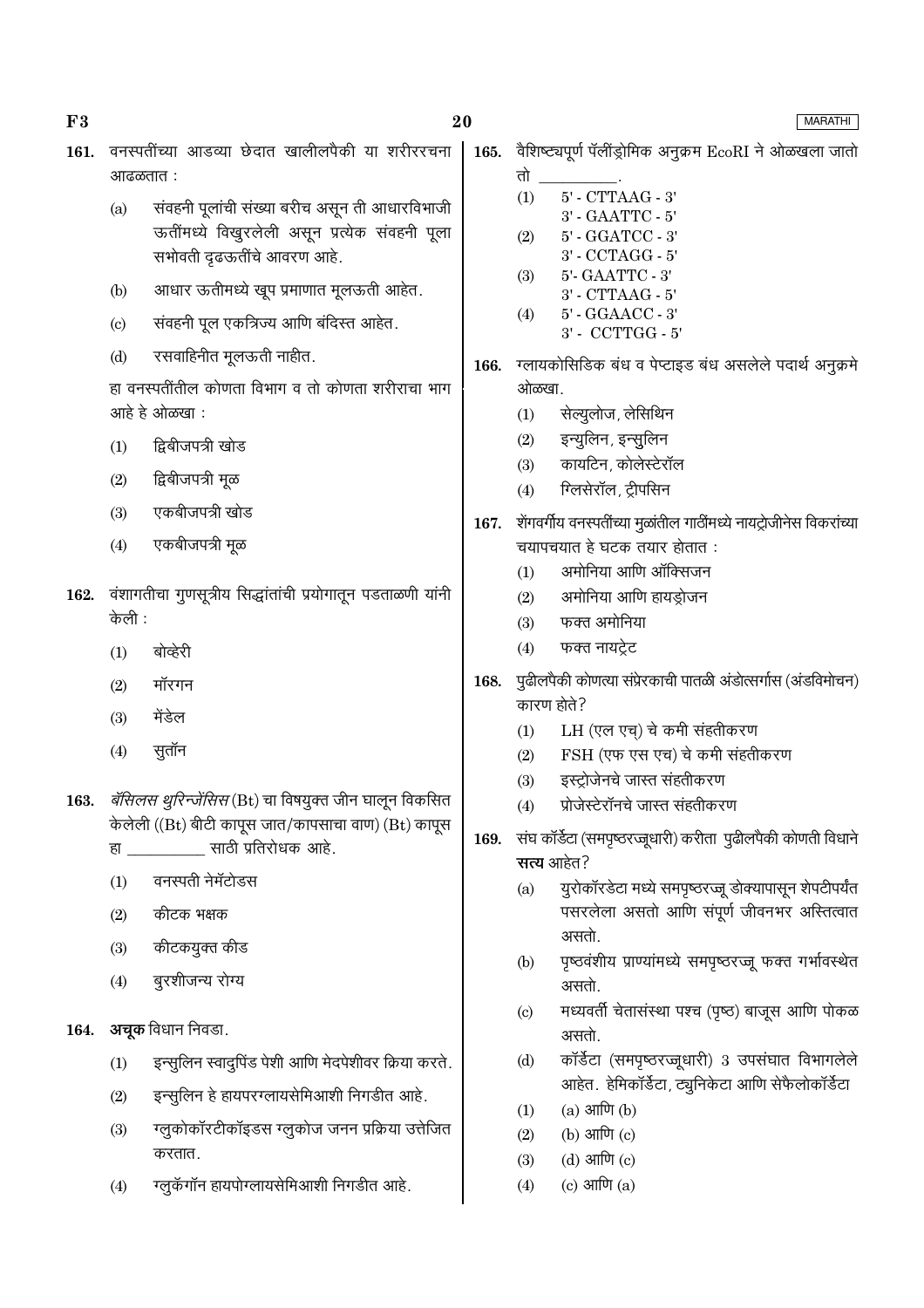| <b>MARATHI</b> |         |                                                              | 21                    |      |            | F3                                                          |
|----------------|---------|--------------------------------------------------------------|-----------------------|------|------------|-------------------------------------------------------------|
| 170.           |         | द्विपार्श्व समिती आणि देहगुहा रहित प्राणी उदाहरण आहे:        |                       | 176. |            | विद्युतकण संचलनामध्ये, DNA चे दुभाजलेले तुकडे यांच्या       |
|                | (1)     | ॲस्कहेलमिनथिस                                                |                       |      |            | साहाय्याने बघता येतात:                                      |
|                | (2)     | वलयांकित कृमी                                                |                       |      | (1)        | UV प्रारणांत ॲसिटोकार्माइनमुळे                              |
|                | (3)     | टीनोफोरा                                                     |                       |      | (2)        | अवरक्त प्रारणांत इथिडियम ब्रोमाईडमुळे                       |
|                | (4)     | चपटे कृमी                                                    |                       |      | (3)        | प्रखर निळ्या प्रकाशात ॲसिटोकार्माइनमुळे                     |
|                |         |                                                              |                       |      | (4)        | UV प्रारणांत इथिडियम ब्रोमाईडमुळे                           |
| 171.           |         | भूमंडळात खालीलपैकी कोणत्या प्रदेशात सर्वात जास्त             |                       | 177. |            | वनस्पतींमध्ये निकोटीन, स्ट्रिक्निन आणि कॅफेन ही द्वितीयक    |
|                |         | जैवविविधता (जाति विविधता) आढळते ?                            |                       |      |            | चयापचयिते यासाठी बनतात:                                     |
|                | (1)     | हिमालयीन प्रदेश                                              |                       |      | (1)        | संरक्षण क्रिया                                              |
|                | (2)     | ॲमेझॉन जंगले                                                 |                       |      | (2)        | प्रजोत्पादनावर परिणाम                                       |
|                | (3)     | भारतातील पश्चिम घाट                                          |                       |      | (3)        | पोषक मूल्य                                                  |
|                | (4)     | मदागस्कर                                                     |                       |      | (4)        | वाढीस प्रतिसाद                                              |
|                |         |                                                              |                       | 178. |            | मेंडेलनी वाटाण्यात फक्त एका लक्षणात वैधर्म्य असलेल्या शुद्ध |
| 172.           |         | पुढीलपैकी <b>योग्य</b> जोडी निवडा :                          |                       |      |            | वंशक्रम असलेल्या बाकी सर्व समान वैशिष्ट्ये असलेल्या किती    |
|                | (1)     | सिकल सेल ॲनिमिया -                                           | अलिंगसूत्र निर्बलक    |      |            | प्रजाती निवडल्या?                                           |
|                |         |                                                              | लक्षण, गुणसूत्र $-11$ |      | (1)        | 14<br>$\,8\,$                                               |
|                | (2)     | थॅलेसेमिया<br>$\Box$                                         | $X \pi$ रत/निगडीत     |      | (2)<br>(3) | $\overline{4}$                                              |
|                | (3)     | हिमोफिलीआ                                                    | $Y$ निगडीत            |      | (4)        | $\overline{2}$                                              |
|                | (4)     | फेनाइल किटोनुरिआ<br>$\sim$                                   | अलिंगसूत्र प्रबलक     | 179. |            | खालीलपैकी कोणते लोकसंख्येचे गुणविशेष <b>नाही</b> ?          |
|                |         |                                                              | लक्षण                 |      | (1)        | विनाशिता                                                    |
| 173.           |         | पुढीलपैकी प्राण्यांमध्ये सर्वात जास्त प्रमाणात असणारे प्रथिन |                       |      | (2)        | जाति परस्परक्रिया                                           |
|                | कोणते ? |                                                              |                       |      | (3)        | लिंग गुणोत्तर                                               |
|                | (1)     | लेक्टीन                                                      |                       |      | (4)        | जनन प्रमाण                                                  |
|                | (2)     | इन्सुलिन                                                     |                       | 180. |            | अंटार्कटिक प्रदेशात हिमअंधत्व यापासून होते :                |
|                | (3)     | हिमोग्लोबीन                                                  |                       |      | (1)        | हिमाच्छादावरून प्रकाशाचे जास्त प्रतिबिंबीत होण्यामुळे       |
|                | (4)     | कोलॅजेन                                                      |                       |      | (2)        | अवरक्त किरणांमुळे दृष्टिपटलांला इजा होण्यामुळे              |
|                |         |                                                              |                       |      | (3)        | कमी तापमानामुळे डोळ्यांमधील द्रवांच्या गोठण्यामुळे          |
| 174.           |         | लैंगिक संक्रमणातुन होणारे सर्व आजार असणारा पर्याय            |                       |      | (4)        | UV-B प्रारणांच्या जास्त प्रमाणांमुळे डोळ्याच्या             |
|                | निवडा.  |                                                              |                       |      |            | पारपटलाच्या प्रदाह होण्यामुळे                               |
|                | (1)     | AIDS, मलेरिया, फिलारीआ                                       |                       |      |            |                                                             |
|                | (2)     | कॅन्सर, AIDS, सिफिलीस                                        |                       |      |            | $-000 -$                                                    |
|                | (3)     | गोनोन्हिआ, सिफिलीस, जेनायटल हरपीस                            |                       |      |            |                                                             |
|                | (4)     | गोनोन्हिआ, मलेरिआ, जेनायटल हरपीस                             |                       |      |            |                                                             |
| 175.           |         | जलपर्णी व पाणकमळामध्ये परागण अनुक्रमे यापासून होते :         |                       |      |            |                                                             |
|                |         | वायू आणि पाणी                                                |                       |      |            |                                                             |
|                | (1)     |                                                              |                       |      |            |                                                             |
|                | (2)     | कीटक आणि पाणी                                                |                       |      |            |                                                             |
|                | (3)     | कीटक किंवा वायू                                              |                       |      |            |                                                             |
|                | (4)     | पाण्याच्या प्रवाहातून फक्त                                   |                       |      |            |                                                             |
|                |         |                                                              |                       |      |            |                                                             |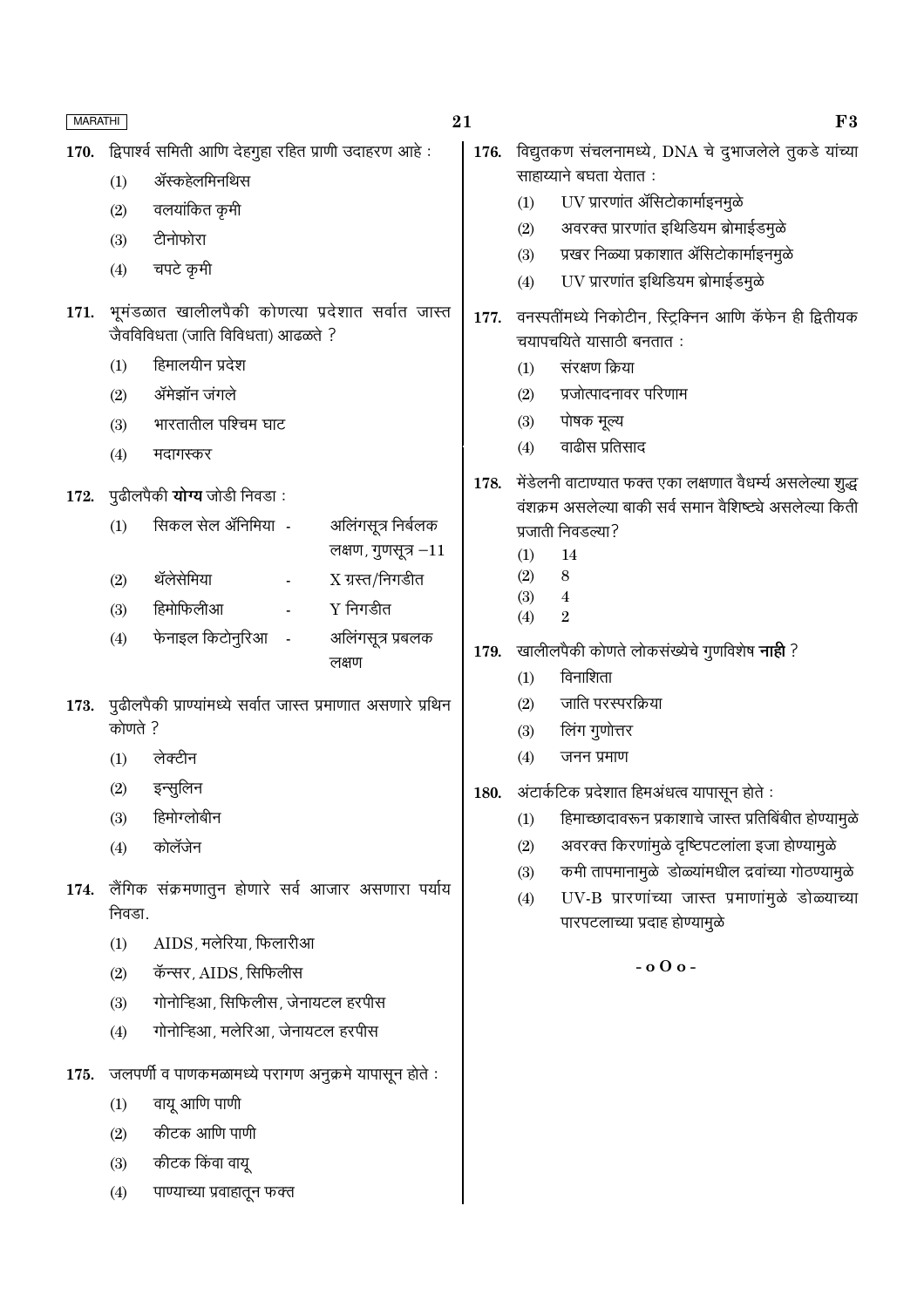Space For Rough Work / कच्च्या कामासाठी जागा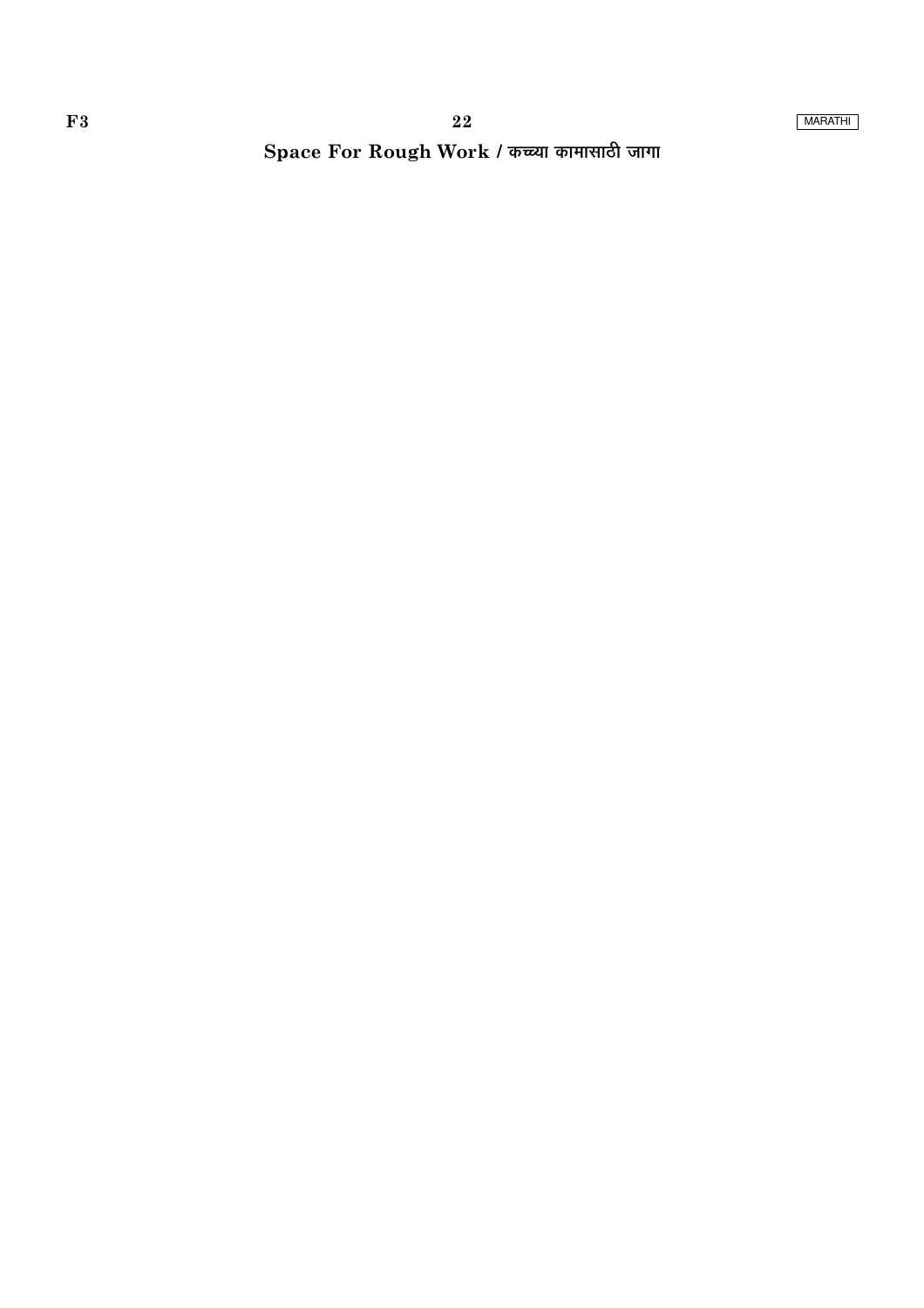# Space For Rough Work / कच्च्या कामासाठी जागा